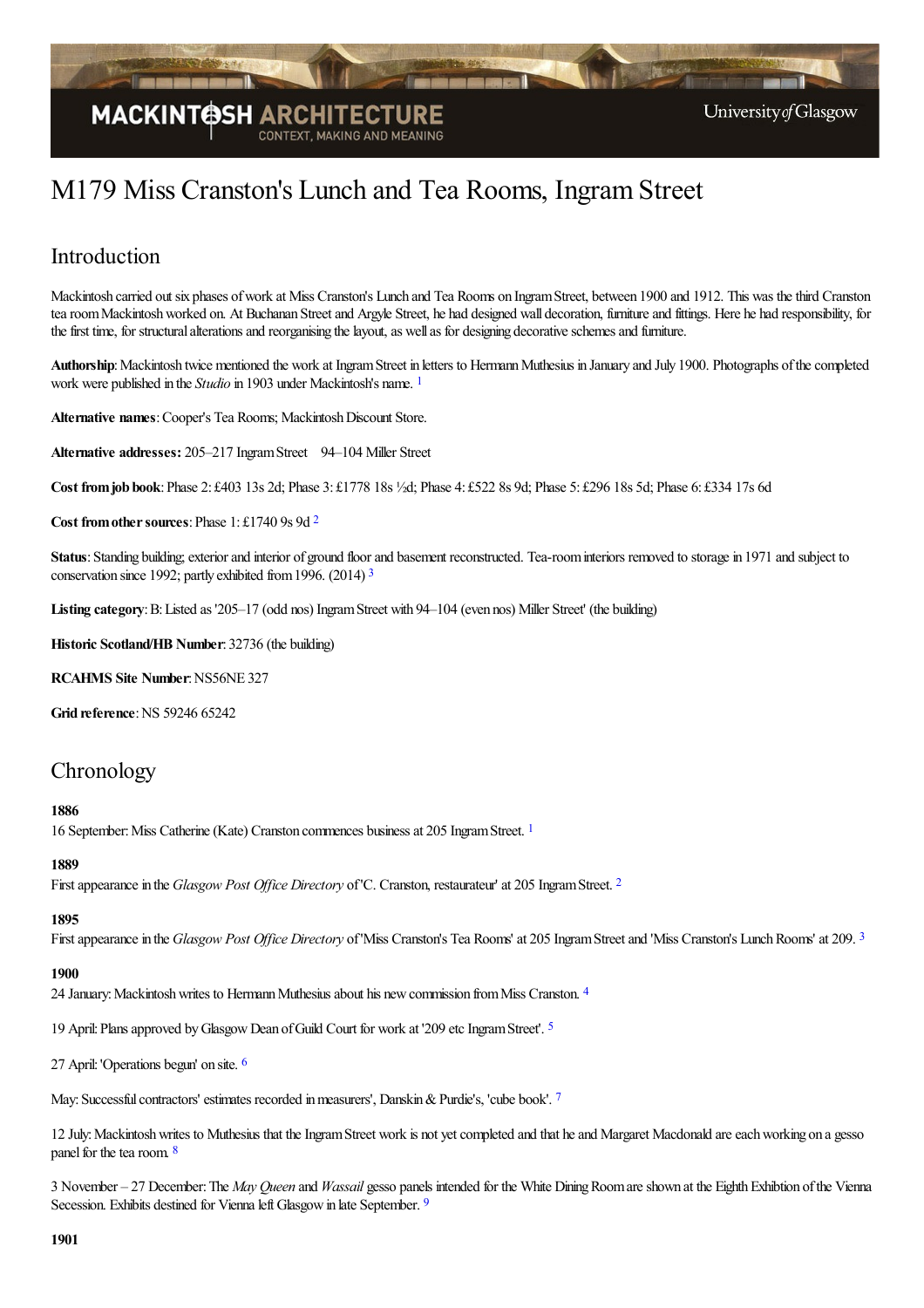<span id="page-1-1"></span><span id="page-1-0"></span>[10](#page-15-0) January: Work signed off by Dean of Guild Court. <sup>10</sup>

215 IngramStreet firstappears in the *Glasgow Post Of ice Directory*as one ofMiss Cranston's premises. [11](#page-15-1)

#### <span id="page-1-2"></span>**1904**

5 May:Contractor tenders submitted for 'interioralterations'. [12](#page-15-2)

#### **1905**

<span id="page-1-3"></span>14 February: Latest contractor payment for interior alterations. <sup>[13](#page-15-3)</sup>

#### <span id="page-1-4"></span>**1907**

Contractor tenders throughout the year for the'Oak Room'. [14](#page-15-4)

'Miss Cranston's Tea Rooms' are now 205–217 Ingram Street and 102 Miller Street; the lunch rooms continue to have a separate entry at 209 and 2[15](#page-15-5). <sup>15</sup>

#### <span id="page-1-5"></span>**1908**

<span id="page-1-6"></span>19 June: Latest contractor payment for the Oak Room. [16](#page-15-6)

#### **1909**

<span id="page-1-7"></span>[17](#page-15-7) May: Earliest contractor tenders for alterations to the 'Ingram Street & Miller Street property'. <sup>17</sup>

#### <span id="page-1-8"></span>**1910**

June: Majority of contractors paid for alterations to Ingram Street and Miller Street property. <sup>[18](#page-15-8)</sup>

#### <span id="page-1-9"></span>**1911**

8 May: Earliest contractor tender accepted for the 'Blue Room'. <sup>[19](#page-15-9)</sup>

<span id="page-1-10"></span>26 October: Latest contractor payment for work on the Blue Room. [20](#page-15-10)

<span id="page-1-11"></span>27 December: Contractor tender accepted for the 'Cloister Room'. <sup>[21](#page-15-11)</sup>

#### <span id="page-1-12"></span>**1912**

Contractors paid for work on the Cloister Room. [22](#page-15-12)

#### <span id="page-1-13"></span>**1919**

Miss Cranston hands over management of Ingram Street to Jessie Drummond, a former manager of her Buchanan Street branch. <sup>[23](#page-15-13)</sup>

#### <span id="page-1-14"></span>**1930**

Ingram Street premises acquired by Coopers, a tea and coffee merchant. <sup>[24](#page-15-14)</sup>

#### **1950**

<span id="page-1-15"></span>Glasgow Corporation purchases the former tea-room premises, fittings and furniture. <sup>[25](#page-15-15)</sup>

#### <span id="page-1-16"></span>**1971**

Nowoperating in partas the'MackintoshDiscount Store', the building is sold to the Stakis hotelcompany. Intact but heavily overpainted or hidden interiors are disassembled and removed to the care of the Glasgow Corporation planning department.  $26$ 

Stakis applies to convert the building into a hotel and submits drawings to the Dean of Guild Court. <sup>[27](#page-15-17)</sup>

#### <span id="page-1-18"></span><span id="page-1-17"></span>**1977**

The interiors are transferred to the care of Glasgow Museums. <sup>[28](#page-15-18)</sup>

#### **1992–2002**

<span id="page-1-19"></span>Conservation and restoration is carried out on some of the interiors, beginning with the White Dining Room, followed by the Blue or Chinese Room and the Cloister Room. [29](#page-15-19)

#### <span id="page-1-20"></span>**1996–7**

Part of the White Dining Room is exhibited in Glasgow and the USA. [30](#page-15-20)

#### **2000–1**

<span id="page-1-21"></span>Part of the White Dining Room is exhibited in Washington, D.C. [31](#page-15-21)

#### **2006**

New permanent displays in the refurbished Kelvingrove Museum and Art Gallery include parts of the White Dining Room, Oak Room and the Blue or Chinese Room.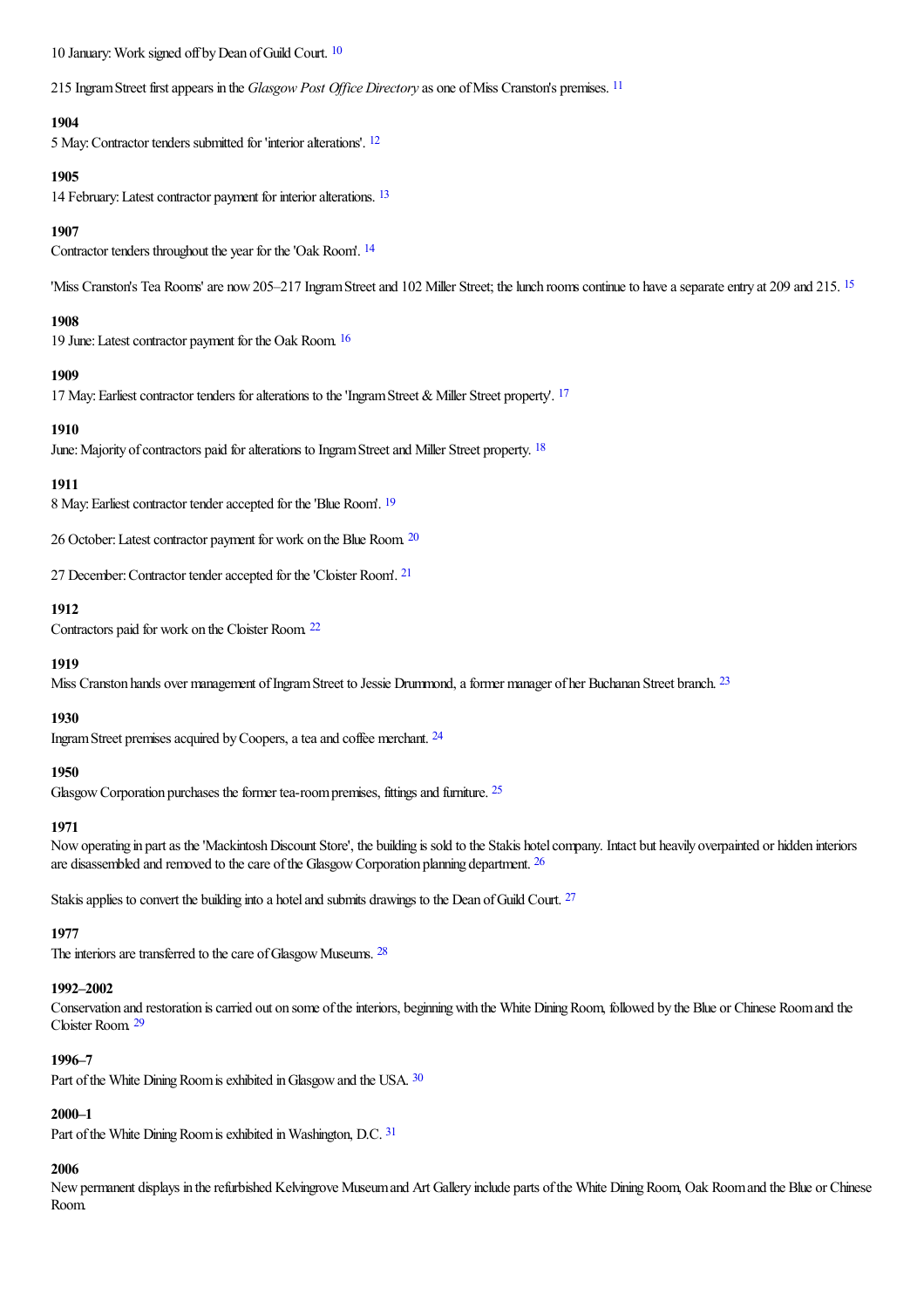## **Description**

### Background

<span id="page-2-0"></span>Miss Catherine(Kate) Cranston commenced business in IngramStreet in September 1886 at 205 IngramStreet, part ofafive-storey, yellowsandstone building with French-style mansard roofs dating from the mid [1](#page-15-22)870s. <sup>1</sup> By 1895, she had acquired 209 Ingram Street, immediately adjacent to the W., and advertised in the *Glasgow Post Office Directory* as 'Miss Cranston's Tea Rooms' at 205 and 'Miss Cranston's Lunch Rooms' at 209. In 1900, 215 was added, and by 1907, the property on the corner of Miller Street, [2](#page-15-23)17 Ingram Street, had also been absorbed. <sup>2</sup>

<span id="page-2-2"></span><span id="page-2-1"></span>Despite the extensive alterations and additions made, Ingram Street remained a leased property. <sup>[3](#page-15-24)</sup> Over a period of 12 years, beginning in 1900, Miss Cranston employed Mackintosh to remodel and redecorate the four originally separate ground-floor and basement units. During the 1890s, 205 had been redecorated by Kesson Whyte and Alexander Howell of Glasgow and 209 by Edinburgh designers Scott Morton & Co. [4](#page-15-25)

<span id="page-2-3"></span>

[Mackintosh](http://www.mackintosh-architecture.gla.ac.uk/catalogue/images/?filename=ph239_042)'[s](http://www.mackintosh-architecture.gla.ac.uk/catalogue/images/?filename=ph239_042) work was carried out in six separate [phases;](http://www.mackintosh-architecture.gla.ac.uk/catalogue/images/?filename=ph239_044) the first appears to have been a private commission. As an employee of John Honeyman & Keppie, Mackintosh was permitted to undertake private work, but this ceased once he became a partner in 1901. <sup>[5](#page-15-26)</sup> The first phase is therefore not recorded in the job books, unlike the five later phases. Evidence for the costs of the first phase is given in the records of measurers Danskin & Purdie. <sup>[6](#page-15-27)</sup>

<span id="page-2-6"></span><span id="page-2-5"></span><span id="page-2-4"></span>

Only four drawings for the first phase of work survive, making it difficult to understand in detail the tea rooms' development. The following description relies heavily on photographs taken in the 1940s, 1950 and 1971; drawings made for proposed alterations in the 1950s; and survey drawings made in 1971 when the surviving interiors were carefully recorded before removal to storage. Numerous drawings by Mackintosh for furniture, fittings and textiles survive. [7](#page-15-28)

#### First phase: 1900–1

<span id="page-2-7"></span>In January 1900 Mackintosh wrote to Hermann Muthesius about a new job he was to undertake for Miss Cranston. This commission marked a significant development in his career as a designer of tea rooms: at the Buchanan Street tea rooms (1896) and the Crown Lunch and Tea Rooms in Argyle Street, he had worked for Miss Cranston alongside George Walton on furniture and decoration. This time, as he wrote in January 1900, he was 'doing all the work myself-furniture – decoration – fitting' and believed optimistically that 'This will be done in three or four months.' <sup>[8](#page-16-0)</sup> In fact, the work went beyond furniture, decoration and fittings, to include structural additions and alterations for which the permission of the Dean of Guild Court was required. It was not completed until January 1901. [9](#page-16-1)

<span id="page-2-8"></span>Mackintosh's drawings were approved by the Glasgow Dean of Guild Court on 19 April 1900. <sup>[10](#page-16-2)</sup> Work involved remodelling, extending and decorating the ground-floor space in the newly acquired building at 215, fitting out the basement billiard rooms, and remodelling and extending the service spaces at the rear of 205 and 209. Although theremoval ofwood partitions in thetearoomat 209 was proposed, itappears that Mackintosh did notcarry out work here until later. [11](#page-16-3)

<span id="page-2-10"></span><span id="page-2-9"></span>

#### The White Dining Room

The ground-floor of 215 Ingram Street was transformed by Mackintosh into the White Dining Room (also known as the Ladies' Luncheon Room) by creating a mezzanine within the 4.5 m (14.5 ft) high space, reached by a new stair against the E. wall. An existing stair at the W. wall was removed, and a wooden beam and rolled-steel joist for the mezzanine were inserted at a height of approximately 2.5 m(8.5 ft).

Partition walls were erected to provide a low-ceilinged service area and lavatories on the ground floor, and additional tea-room space on the mezzanine, and new doorways were made in the wall adjoining 209. A long, painted wooden screen with leaded, stained-glass panels was inserted to the right of the entrance to separate circulation and dining spaces. At the back of the building, the ground floor was extended into the yard to provide further lavatories.

A series of square wooden columns was installed in front of the full-height windows, with panels connecting them to the window mullions, and fitted bench seating between. A white-painted picture-rail ran across the windows and doorway, from which rose wooden and glazed ornaments to connect with the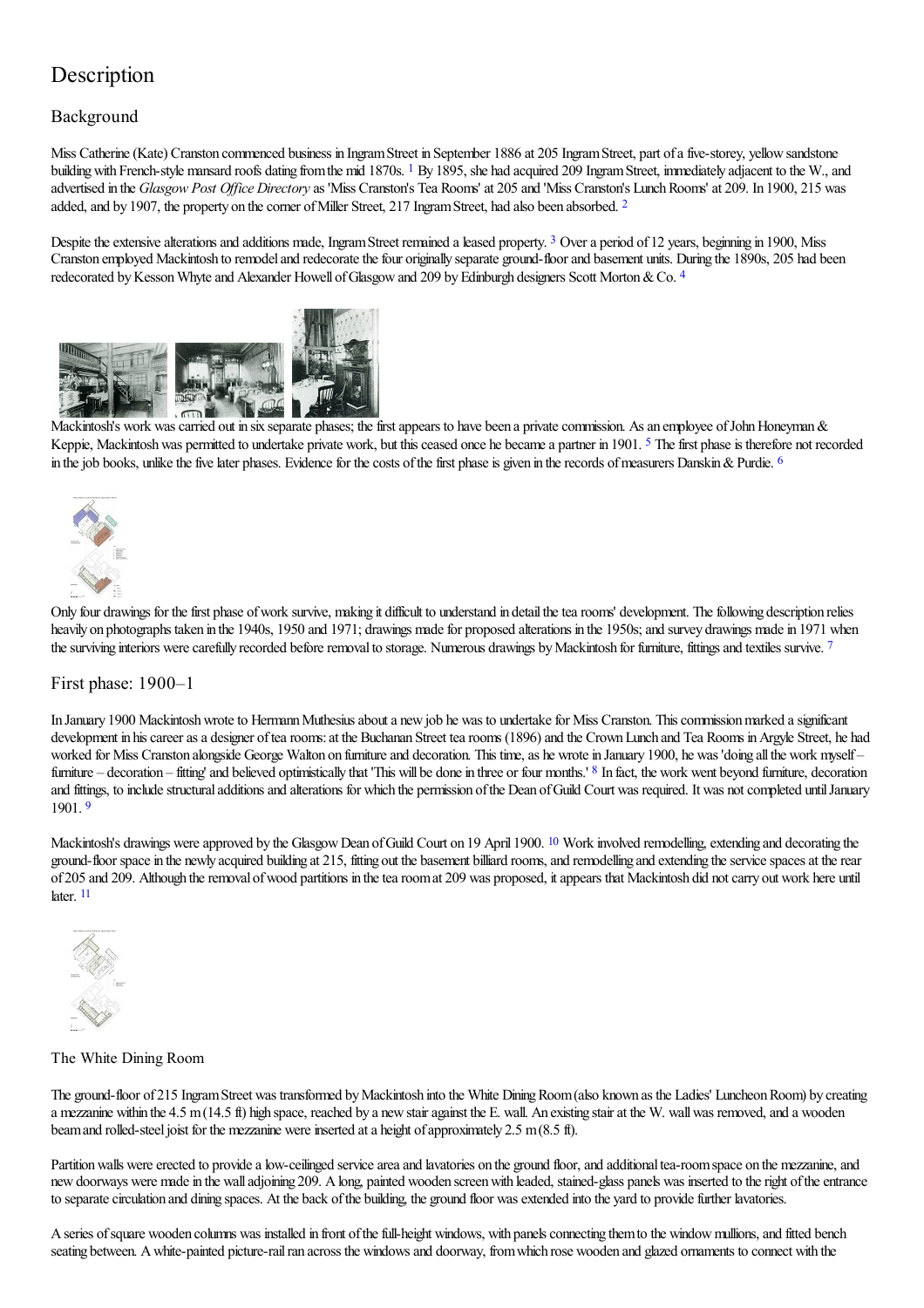ceiling. The black-painted entrance doors, each with nine small square lights recall the entrance at the Glasgow School of Art. Leaded glazing was installed above.



The E. and W. walls were clad to balcony height with [broad](http://www.mackintosh-architecture.gla.ac.uk/catalogue/images/?filename=ph239_039) vertical panels, covered with aluminium leaf, which terminated in a shelf-like projecting picturerail. The stair balustrade formed an open screen with a horizontal top rail, which curved upwards to form the top of the solid, panelled balcony balustrade. Below the balustrade, the stair wall was also panelled, recalling the headmaster's office at the Glasgow School of Art. The cashier's desk was inserted under the stairs, with a curious elliptical arched opening embellished with slender pilasters. The S. wall was dominated by a lead-clad fireplace. Decoration of the balcony included a stencilled stylised tree, and stained glass panels concealing a ventilation duct. <sup>[12](#page-16-4)</sup>

<span id="page-3-0"></span>

<span id="page-3-1"></span>[Facing](http://www.mackintosh-architecture.gla.ac.uk/catalogue/images/?filename=ph239_003) each other, high on the E. and W. walls were [Mackintosh](http://www.mackintosh-architecture.gla.ac.uk/catalogue/images/?filename=ph239_004)'[s](http://www.mackintosh-architecture.gla.ac.uk/catalogue/images/?filename=ph239_004) *Wassail* and [Margaret](http://www.mackintosh-architecture.gla.ac.uk/catalogue/images/?filename=ph239_007) Macdonald's *May Queen* gesso panels. Mackintosh's pleasure at working alongside Macdonald on the panels was relayed to Hermann Muthesius in a letter of July 1900, which also tells of the couple's forthcoming marriage and their invitation to exhibit in Vienna later that year. <sup>[13](#page-16-5)</sup> The gesso panels were among the works despatched to Austria on 25 September 1900 for inclusion in the Mackintoshes' room at the Eighth Exhibition of the Vienna Secession which opened on 3 November. <sup>[14](#page-16-6)</sup> As the White Dining Room was not completed until January 1901, it seems probable that the panels were not installed until after their return from Vienna.

<span id="page-3-2"></span>

<span id="page-3-3"></span>The tea room's colour scheme, decoration and art work closely parallel aspects of the Mackintoshes' first home together at 120 Mains Street. Work on both projects must have been carried out concurrently, and it has been proposed that the tea room represents a public version of their private, domestic environment. [15](#page-16-7)



#### Basement

The interconnected basements of numbers 205, 209 and 215 were accessed by stairs descending between numbers 205 and 209. The public area, consisting oftwo smoking roomsand,at the W.,a billiard room, was on the N. side, with baysextending under thestreet to benefit fromnaturallightadmitted through pavement lights. To the S. were kitchens, stores and services. Work in 1900–1 appears to have concentrated in the public area and on new drains. All three rooms of this male domain were redecorated by Mackintosh in a unified style using sombre tones. The beams of the low ceiling were left exposed. Walls were clad throughout with dark-stained panelling, the tops of each vertical division having a square recessed panel, a feature which appears later in the House for an Art Lover dining room design. Settles were installed in two bays in the S. wall of the billiard room. A score board with Mackintosh's distinctive numerals was fitted on the W. wall above the fireplace, with cue racks to either side. The billiard table may also have been designed by Mackintosh but no records survive to confirm this.



#### Cloister Room

<span id="page-3-4"></span>Serving and storage areas and a basement staircase at the rear of the ground floor of 205 and 209 Ingram Street were remodelled to form a single tea-room space, known by 1911 as the Cloister Room. <sup>[16](#page-16-8)</sup> It was lit from a clerestory above the arches, where Mackintosh installed leaded stained glass. Behind the arches was a single-storey servery with a higher floor level. (Its glazed roof appears to have been replaced later at a higher level.) S. of the servery, a kitchen with pitched and glazed roof was constructed. The clerestory extended round to the N, to light the earliest tea room (later the Blue or Chinese Room) at the front of 205.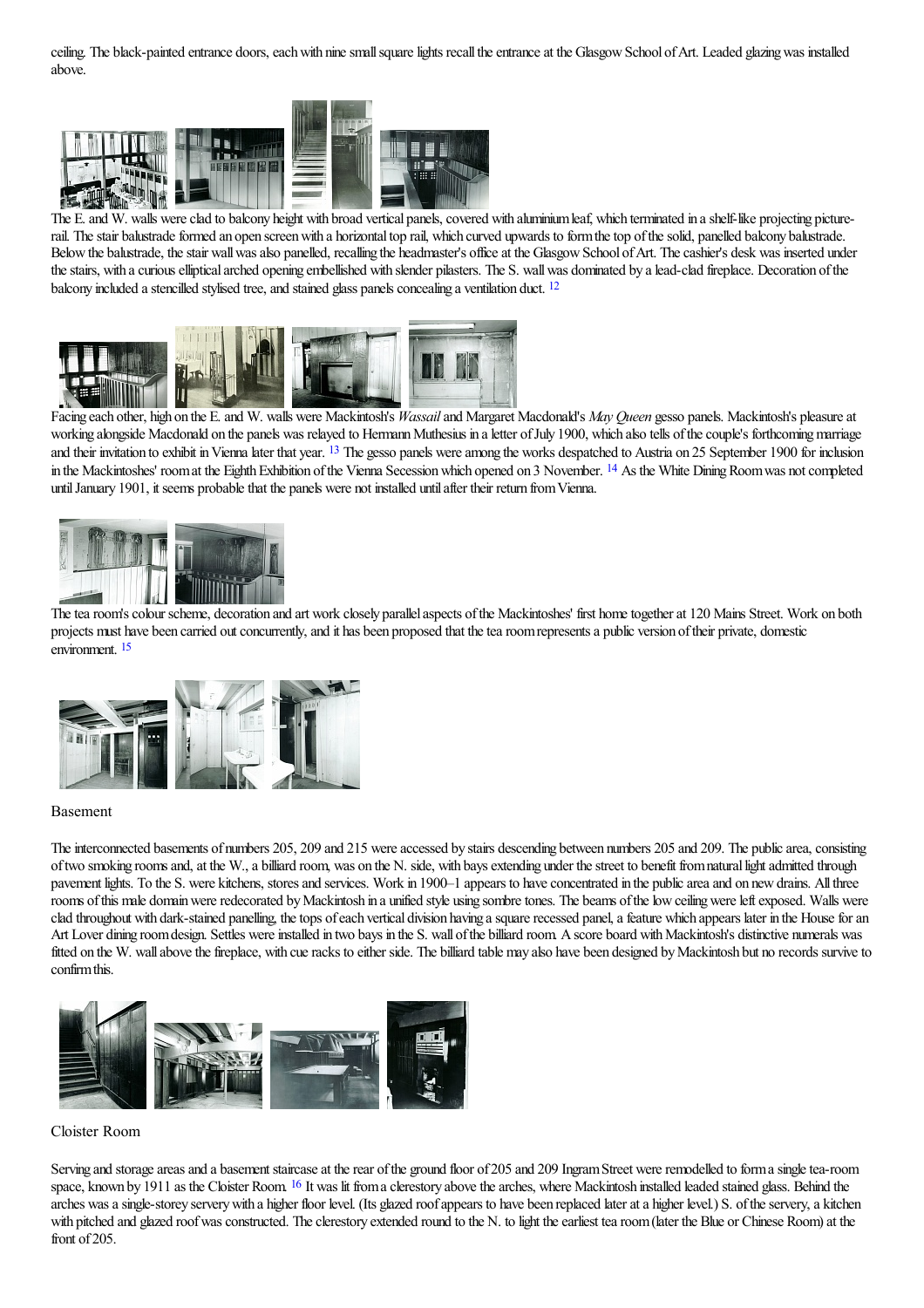

#### Measurers' records

Details of the estimated and final cost of Mackintosh's 1900–1 work for Miss Cranston at Ingram Street are documented in the 'cube books' of the measurers John Danskin & Purdie, who worked on all four of Miss Cranston's tea rooms. These record the cubic capacity measurements for each type of work at both tender stage and completion. The proposed additions and alterations to Ingram Street were estimated at £945 18s 7d and included mason, wright, plaster, plumber, gasfitter and painter work. The final measurement brought the cost in at £1,740 9s 9d, 84% more than the estimate. The reason for this significant increase is not certain. It may have been due to additional work requested by the client, but amendments made by the architect may also have contributed. In contrast, Mackintosh's 1903 work at the Willow Tea Rooms cost only 2.2% more than was estimated. <sup>[17](#page-16-9)</sup>

#### <span id="page-4-0"></span>Phase 2: 1904–5

This phase of work, described in Honeyman, Keppie & Mackintosh's job books as 'interior alterations at existing premises', appears to have been purely decorative. Substantial payments were recorded for painting and electric lighting only. It is not known in which areas this work was carried out.

#### Phase 3: 1907–8

By the beginning of 1907, Miss Cranston had leased the property at the corner of Ingram Street and Miller Street. <sup>[18](#page-16-10)</sup> This consisted of a long, narrow groundfloor space, high like its neighbours to the E., and a basement. There were street entrances on the short N. side on Ingram Street and at the S. end of the many-windowed Miller Street elevation. Stairs opposite this door led down from the ground floor to the basement lavatories. <sup>[19](#page-16-11)</sup> The rest of the basement was occupied by a billiard room,accessed fromthe basement of 215 IngramStreet next door. Thelarge payments recorded in thejob book at this time, including one of over £900 for joiner work, appear to confirm that this phase represents the extensive wooden structure and panelling of the ground-floor and mezzanine 'Oak Room', and the panelled basement billiard room.

<span id="page-4-2"></span><span id="page-4-1"></span>

Structural additions and alterations were carried out in the newly acquired building: a mezzanine floor was inserted around the N., S. and E. sides with a new wooden staircase at the S.E. corner. The long, E. side of the mezzanine was supported on a series of square wooden columns. The job book entry and 1971 photographs suggest that the mezzanine was supported with a construction of joists, soffits and steel angles. New doorways were created in the party wall on both the ground floor and basement to connect with 215 next door; the Oak Room and billiard room were not directly connected. Despite these structural changes, Dean of Guild Court approval does not appear to have been required - at least, no associated record has been found.



The walls of the Oak Room were panelled on both levels. The mezzanine balustrade was solid, with wavy lattices attached above columns on the N. and E. sides, the vertical elements of the lattices extending upwards to the ceiling. The same treatment continued around the W. side of the room as a screen in front of the full-height windows. In front of the windows on the ground floor was panelling pierced with ovals. The mezzanine stair had balustrades to both sides. The basement stair was screened by widely spaced balusters between which additional balusters with square panels, inlaid with blue glass, were inserted at half height.



<span id="page-4-3"></span>The billiard room was panelled in the same fashion as its earlier neighbour (below the White Dining Room) with recessed squares at the top of each panel. The N. wallwasembellished with acentral niche vertically bisected by a part-organic, part-geometric motifcarved and inlaid with glass. Seatingwas installed along the N. and S. walls. The billiard table was supplied by Burroughs & Watts; it is not known if it was made to a Mackintosh design.  $^{20}$  $^{20}$  $^{20}$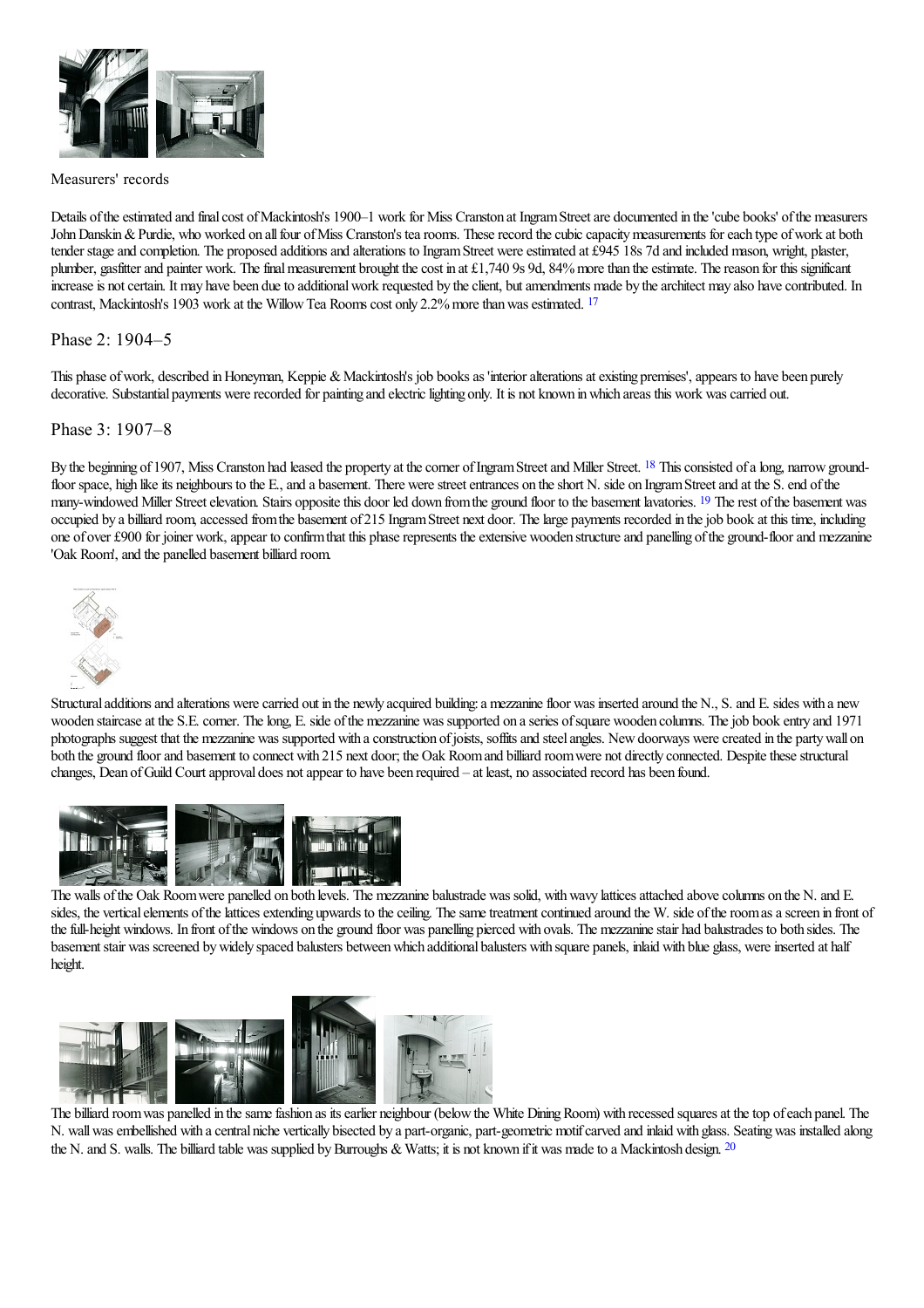

### Phase 4: 1909–10

The next phase of work is described in the job book as 'Alterations, Ingram Street & Miller Street property'. The payments appear to confirm that this work represents the ground-floor Ladies Rest Room and mezzanine Oval Room located to the S. of the Oak Room. Structural work was carried out, but no associated Dean ofGuild Court records have been found.



The 1971 drawings show a deep bay at the E. end of the Ladies' Rest Room projecting into the rear yard, with a curved, glazed, interior wall immediately inside it. A doorway in the N. wall connected with the Oak Room. It is not certain whether this was new or existing.

The Oval Room, which probably served as a tea room, was a new wooden structure inserted into an existing space, supported on stout structural columns at the E. and W. The E. wall projected slightly into the rear yard and was constructed of a grid of glass panels, which admitted light but obscured the unattractive view, a tactic previously employed by Mackintosh at the Dutch Kitchen in Argyle Street. The curved W. end of the room consisted of a vertically slatted screen in front of the full-height windows to Miller Street. It recalled an earlier screen for Miss Cranston's music room at Hous'hill. The Oval Room walls were covered in canvas divided into vertical panels by thin wooden straps. The structural columns at both ends of the room were highlighted with carved geometric decoration. Wide studs, each pierced with three oval shapes, marked the edges of the open screen. A doorway in the N. wall connected with the Oak Room mezzanine. It is not certain whether this was a new or existing doorway. <sup>[21](#page-16-13)</sup>

<span id="page-5-0"></span>

#### Phase 5: 1911–12

In 1911 Mackintosh worked on three projects for Miss Cranston: the interiors of her White Cockade café at the Scottish Exhibition of National History, Art and Industry, followed by two rooms in the oldest part of the Ingram Street premises, which were recorded separately in the practice job books. The 'Blue Room' (also known as the Chinese Room) was created at 205 Ingram Street and alterations were made to the 'Cloister Room', at the rear of 205 and 209.



The Blue or Chinese Room

<span id="page-5-1"></span>The 'Blue Room' is the name given in the job-book entry, but on a drawing of 1911, formerly owned by Thomas Howarth, it is referred to in an inscription by Mackintosh as the'China Tea Room'. [22](#page-16-14)

<span id="page-5-2"></span>No structuralalterationsappear to have beenmade. Instead, Mackintosh used wooden lattice panels, painted in a'muted prussian blue', to modify the height and width of the space, and to disguise the gradual narrowing from front to back.  $^{23}$  $^{23}$  $^{23}$  By this date, lattice panels had been a feature of his work for around a decade, beginning with the 1901 exhibition stand for the Glasgow School of Art.

<span id="page-5-3"></span>The ceiling height was disguised by introducing horizontal lattice panels at intervals, at a height corresponding approximately to the mezzanines in the neighbouring street-facing rooms. Theceiling above was painted a dark tone. The walls werecovered with a wooden framework to which panels of painted, woven rush overlaid with wooden lattice were attached. On both long walls, and corresponding to the ceiling panels, lattice-work projections helped to disguise the irregular shape of the room. The wall panels were inlaid with red and green squares of an early plastic material, casein, and concave niches with mirrored glass strips. <sup>[24](#page-16-16)</sup> Lattice panels inlaid with coloured glass made by Stephen Adam obscured the windows. Two free-standing lattice panels were positioned along the centre of the space. These had tall posts at each end, decorated with pagoda-like finials. Electric light fittings hung from the horizontal lattice panels. [25](#page-16-17)

<span id="page-5-4"></span>A tall, narrow cashier's booth, constructed of open and solid lattice panels stood at the front of the room. Its design may have developed from the form of the light fittings in the Glasgow School of Art library. Three short single timbers with curved ends projected from the top of the booth. Above and at right-angles to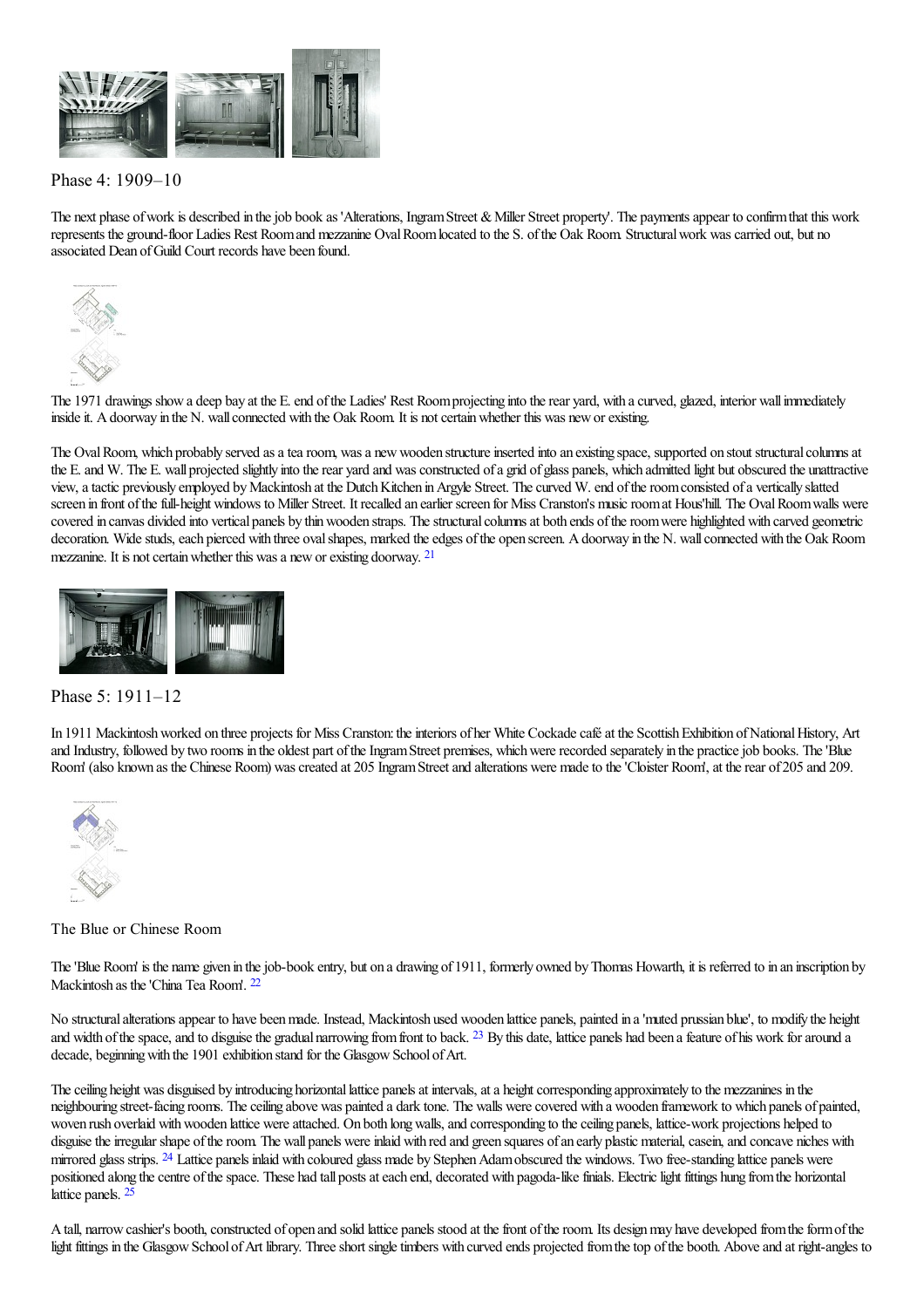these, pairs of similar but much longer timbers – reminiscent of those at Martyrs School – projected towards the rear of the room. Behind the cashier's booth was a carved and pierced wooden canopy over the doorway leading to the Cloister Room, kitchens and ancillary rooms.



#### The Cloister Room

<span id="page-6-0"></span>A decade after Mackintosh first remodelled it, the Cloister Room was altered for a second time. The wooden screen at the E. end and the clerestory glass were retained. <sup>[26](#page-16-18)</sup> No structural alterations were made, but the height was lowered by inserting a barrel-vaulted, fibrous plaster ceiling. This was embellished with broad ribs of relief moulding in the form of loosely twisted ribbons, and had three recessed domes from which hung electric lights. Raised panels of stepped profile decorated the walls. Their edges were picked out in painted lozenge patterns recalling the gallery balustrades in the Glasgow School of Art library. Between these panels the smooth wood was divided by thin vertical straps with chamferred tops, also decorated with the lozenge motif. The W. ends of both the N. and S. walls were enlivened by niches lined with strips of mirrored glass and with geometric carving over their stepped heads. There were similar niches in the W. wall, and a central, larger niche with an arched top of sinuous pierced carving. <sup>[27](#page-16-19)</sup>

<span id="page-6-1"></span>

It has been [suggested](http://www.mackintosh-architecture.gla.ac.uk/catalogue/images/?filename=ph239_032) that the lozenge motifmay be [derived](http://www.mackintosh-architecture.gla.ac.uk/catalogue/images/?filename=ph239_034) from recent [Viennese](http://www.mackintosh-architecture.gla.ac.uk/catalogue/images/?filename=ph239_035) work: examples delineating the edges of walls or panels can be found, for instance, in the work of Josef Hoffmann, Koloman Moser, Otto Schönthal and Marcel Kammerer exhibited at the Kunstschau, Vienna, in 1908. <sup>[28](#page-16-20)</sup>

#### <span id="page-6-2"></span>Reception

Itappears that onlyMackintosh'searliest work at IngramStreet was published. Five photographs ofthe White DiningRoomappeared in the *Studio* in spring 1903, two years after completion: a view of the cashier's desk and glazed wooden screen; the fireplace; the two gesso panels; and an example of the stencilled wall decoration. The accompanying text explained: 'The work of Mr Charles R. Mackintosh is so well known and appreciated by readers of The Studio that it is unnecessary to describe at length the decorations, here illustrated, which he has recently completed for one of Miss Cranston's tea rooms in this city. Suffice it to say that it more than maintains the high reputation of this talented and imaginative designer.'  $29$ 

<span id="page-6-4"></span><span id="page-6-3"></span>Reviews of the Mackintoshes' Room at the Eighth Exhibition of the Vienna Secession included comment on the gesso panels, the *May Queen* and the *Wassail*. Their intended location in a tea room may have led to one critic's mistaken belief that the Scottish room was a tea room setting rather than simply a display of furniture, decorative art, and watercolours. [30](#page-16-22)

#### Later history

<span id="page-6-5"></span>On Miss Cranston's retirement in 1919, her Ingram Street Lunch and Tea Rooms were handed over to Jessie Drummond, a former senior manageress at Buchanan Street, which had been the headquarters ofMiss Cranston's tea-roomempire. Drummond continued the business under Miss Cranston's name until she, too, retired in 1930. The tea rooms were then taken over by established tea and coffee merchant, Cooper & Co.  $31$ 

In 1949, it emerged that Cooper & Co. intended to close the tea rooms within a year. The then Director of the Glasgow School of Art, Douglas Percy Bliss, became the central figure in a campaign to preserve the interiors. He entered negotiations with Glasgow Corporation, sought the support of national and international colleagues, and corresponded with the solicitors representing the building's owners. He reported developments in Glasgow to the architectural historian Nikolaus Pevsner, who had already written admiringly of Mackintosh in the 1930s, and who now launched an impassioned press campaign to preserve the tea rooms and raise awareness of their designer.

The campaign gained considerable support and attention. Ultimately, Glasgow Corporation purchased the tea rooms complete with furnishings and fittings for £22,000 in March 1950, and the interiors remained *in situ*. Between 1950 and 1955, the Corporation's Master of Works and City Engineer department, and Glasgow architect Alexander D. Hislop drew up a series of plans, elevations and sections showing proposed alterations, chiefly to the service spaces and the tea room in 209 Ingram Street. It is not clear whether any of these proposals were carried out. [32](#page-16-24)

<span id="page-6-6"></span>By 1970, 205–217 Ingram Street had ceased to operate as tea rooms. Souvenirs were now sold in the former Oak Room, which was known as the 'Mackintosh Discount Store'. None of the furnishings and fittings had fared well: panelling had been unsympathetically overpainted or varnished; fireplaces had been covered over; polystyrene ceiling tiles had been fitted; new electric fittings and wiring had been installed; and there was dry rot in the basement. Glasgow Corporation was keen to sell the building.

The same year, the Stakis Hotel group had acquired planning permission to redevelop the neighbouring site to the W. as a hotel. They also sought permission to remodel numbers 205–217 while retaining the lunch and tea room interiors. However, the changes necessary to meet health and safety regulations were too extensive and removal was the only option.

The significance of the interiors was recognised legally in December 1970, when the interiors were given statutory protection, listed as category B. Glasgow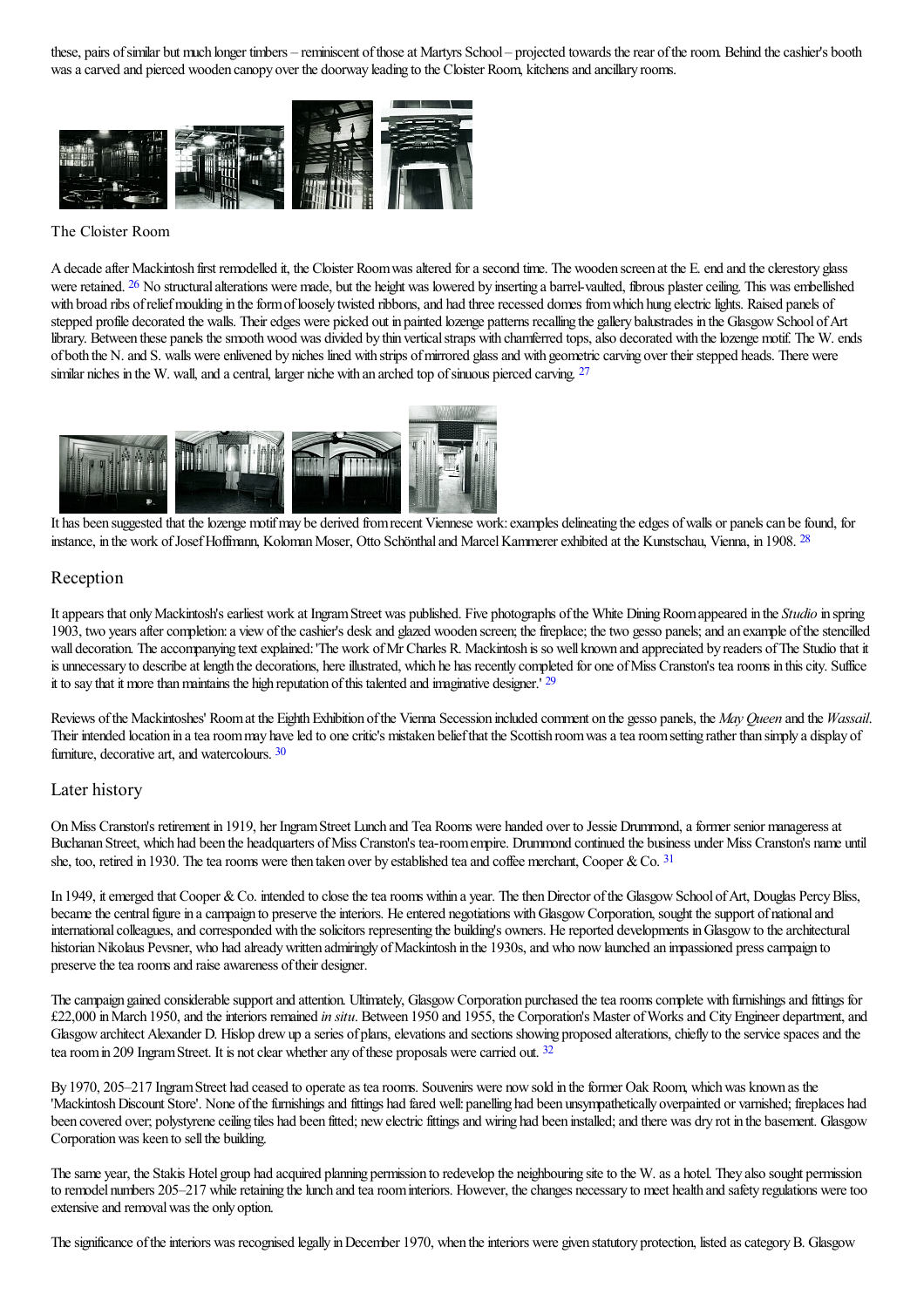Corporation's Planning Department assumed responsibility for the future of the interiors and, with staff from the University of Glasgow and the Glasgow School ofArt, the methodical documentation ofeach roomwas organised prior to removal. An architecturalsurvey, funded by the School ofArt, wascarried out by Keppie Henderson & Partners, with a photographic survey by Eric Thorburn. The disassembled interiors were subsequently moved to Glasgow Corporation Planning Department stores. [33](#page-17-0)

<span id="page-7-1"></span><span id="page-7-0"></span>In 1974, Glasgow Museums began working on the interiors and components were displayed in Kelvingrove Art Gallery and Museum. All material from the tea rooms began to be accessioned and catalogued from that date. In 2014 the majority of the interiors remain in storage. <sup>[34](#page-17-1)</sup>

Since 1992, meticulous research, conservation, reconstruction and restoration work has been carried out on the White Dining Room, part of the Oak Room, Blue or Chinese Room, and Cloister Room. In 1992–6, Glasgow Museums undertook the complete conservation and restoration of the White Dining Room. Additional funding was received at this time from the Getty grant programme towards the conservation of the two gesso panels. In 1998–2002, conservation, restoration and reconstruction of the Blue or Chinese Room panelling, of the Cloister Room and part of the Oak Room was carried out by Glasgow Museums, funded by Heritage Lottery Fund and Donald and Jeanne Kahn. Between 2004 and 2007, a programme of research, documentation, photography and condition assessment of the rooms and all surviving furniture and fittings was carried out by Glasgow Museums, with funding from the Scottish Executive. [35](#page-17-2)

<span id="page-7-2"></span>Conservation and restorationwork allowed a major part ofthe White DiningRoomto be displayed in the 1996 *Charles Rennie Mackintosh* exhibition at Glasgow's McLellan Galleries and its subsequent tour of the United States, and to be included in the Victoria & Albert Museum's Art Nouveau 1890–1914 exhibition, which travelled to the National Gallery of Art, Washington, D.C., in 2000-1. Since the reopening of the Kelvingrove Museum and Art Gallery in 2006, sections of the White Dining Room, Oak Room and Blue or Chinese Room have been on permanent display. <sup>[36](#page-17-3)</sup>

## People

#### **Clients:**

<span id="page-7-3"></span>• Miss Catherine (Kate) Cranston

#### **Contractors:**

- Stephen Adam
- WilliamAnderson
- Thomas Brown
- Burroughs & Watts
- Miss Campbell
- $\bullet$  James Combe & Son
- John Craig
- Danskin & Purdie
- WilliamDouglas
- James Grant
- $\bullet$  Haddow, Forbes & Co.
- Andrew Hutcheson
- Daniel McCallum
- $\bullet$  William McCall & Son
- $\bullet$  McCulloch & Co.
- R. A. McGilvray&Ferris
- J. Caird Parker
- $\bullet$  G. & J. Rae
- Scottish Guild of Handicraft
- Francis Smith
- R. Smith&Co.
- Wylie & Lochhead

## Job Book

The job books of Honeyman & Keppie (later Honeyman, Keppie & Mackintosh) are now held by The Hunterian, University of Glasgow and include four volumes related to the Mackintosh period. The books were used by the firm to keep a project-by-project, day-by-day record of contractors, suppliers and expenditure. The name of a project and/or client is usually at the top of the left-hand page, followed by information about tradesmen who tendered. The name ofthe measurer (quantity surveyor) is usually at thetop oftheright-hand page, followed by information about payments to contractorsand suppliers. All ofthe data for  $M179$  is entered in the tables below.

Page numbering is not consistent in the job books. Sometimes a single number refers to a double-page spread and sometimes each page is individually numbered. Here, each image of a double-page spread is identified by the number given at the top of the left-hand page. (Images of all of the pages from the four job books can be found at **Browse Job Books**, Visit Book and Cash Book.)

The following information about M179 has been extracted from the job books: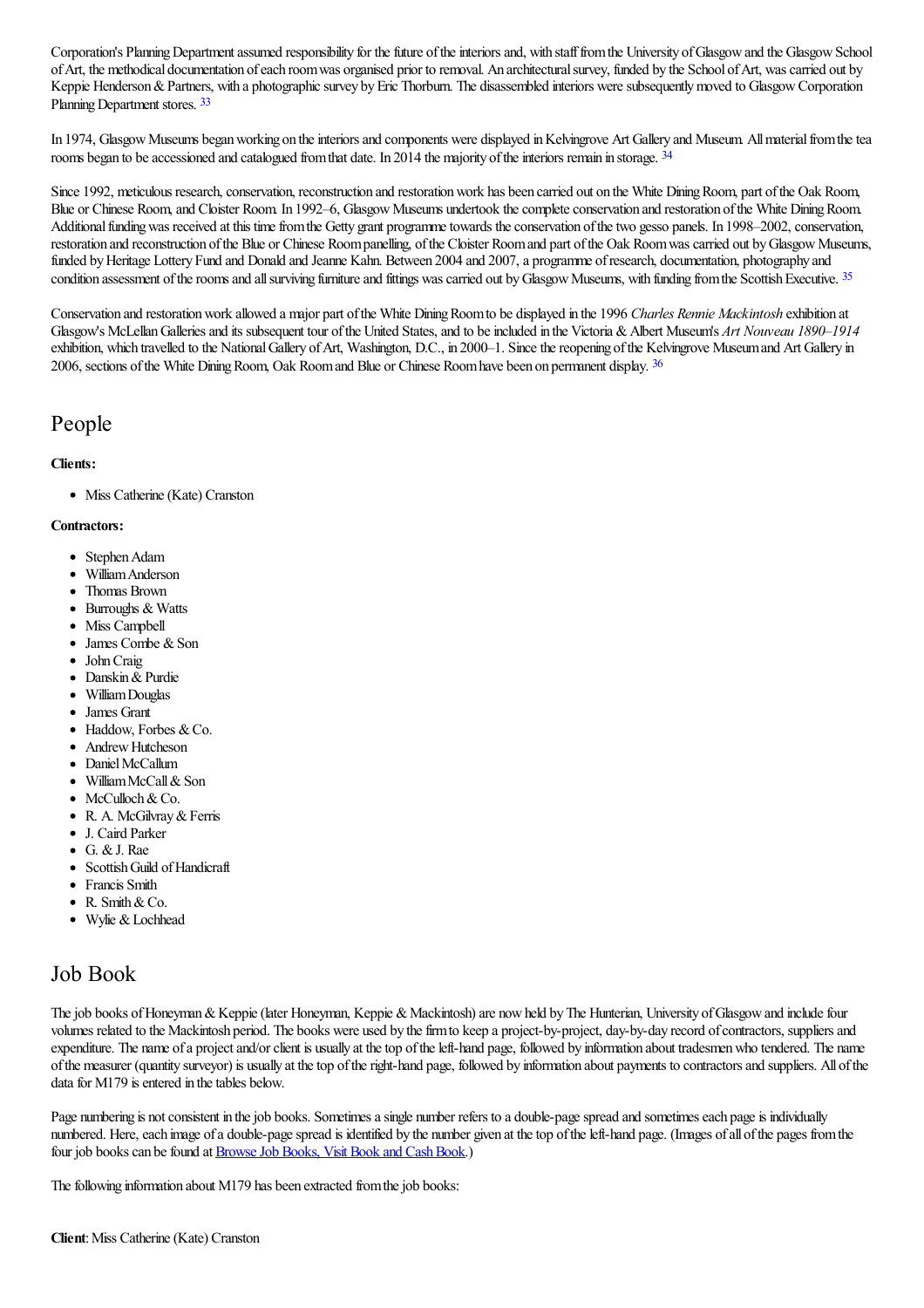## Phase 2: Interior alterations, 1904–5



**Client**: Miss Catherine (Kate) Cranston

#### **Tenders**:

<span id="page-8-0"></span>

| <b>Contractor</b> | <b>Type</b>                          | <b>Address</b>      | Date       | <b>Value</b>        | Accepted                     |
|-------------------|--------------------------------------|---------------------|------------|---------------------|------------------------------|
| Andrew Hutcheson  | electric lighting                    | no data in job book | 5 May 1904 | £9 $0s$ $0d$ 1      | yes<br>(no data in job book) |
| William Douglas   | painter                              | no data in job book | 5 May 1904 | no data in job book | yes<br>(no data in job book) |
| McCall $&$ Son    | $\cdot$ $\cdot$<br><sub>10</sub> mer | no data in job book | 5 May 1904 | £37 13s 6d          | no data in job book          |
| William Anderson  | plumber                              | no data in job book | 5 May 1904 | no data in job book | no data in job book          |

#### **Payments (trades):**

| <b>Name</b>             | <b>Type</b>       | Payment out sum                                                                           |
|-------------------------|-------------------|-------------------------------------------------------------------------------------------|
| <b>Andrew Hutcheson</b> | electric lighting | <b>First installment: 3 May 1904</b><br>Final installment: 10 October 1904<br>£176 10s 4d |
| William Douglas         | painting          | First installment: 2 September 1904<br>Final installment: 14 February 1905<br>£227 2s 10d |

## Phase 3: 'Miss Cranston, Ingram Street', 1907–8



**Tenders**:

<span id="page-8-2"></span><span id="page-8-1"></span>

| Contractor                       | <b>Type</b>           | <b>Address</b>                | <b>Date</b>                   | Value                                                                | Accepted              |
|----------------------------------|-----------------------|-------------------------------|-------------------------------|----------------------------------------------------------------------|-----------------------|
| Daniel McCallum                  | mason                 | no data in job<br><b>book</b> | 1907                          | $10\%$ on cost'.                                                     | yes<br>(1907)         |
| William McCall &<br>Son          | joiner                | no data in job<br><b>book</b> |                               | '5% on cost' for 'preliminary' joiner work.                          | yes<br>([18 January]) |
| Burdon & Sons<br>[entity]        | $\frac{1}{2}$         | no data in job<br>book        |                               | '4 girders' at '9/8 per post $& 7/9$ for [fixing]<br>to column'. $2$ | yes<br>(18 January)   |
| William Anderson                 | plumber               | no data in job<br><b>book</b> | no data in job<br><b>book</b> | $10\%$ over cost                                                     | yes<br>(29 January)   |
| Haddow, Forbes<br>$&\mathrm{Co}$ | tiler                 | no data in job<br><b>book</b> | no data in job<br><b>book</b> | £27 0s 0d $3$                                                        | yes<br>(4 April)      |
| James Combe &<br>Son             | heating $&$<br>boiler | no data in job<br>book        | no data in job<br>book        | £72 17s 3d                                                           | yes<br>(4 April)      |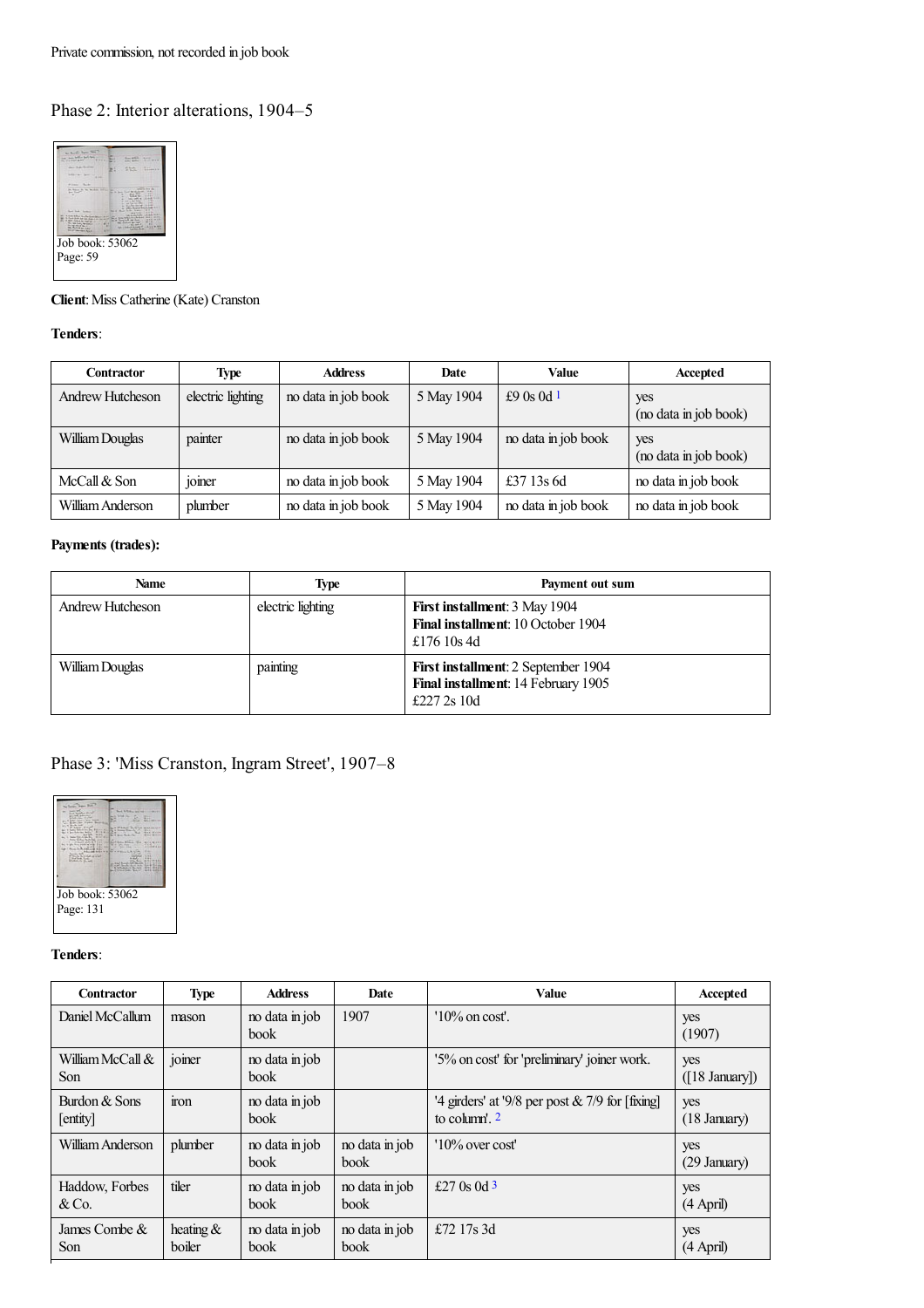<span id="page-9-3"></span><span id="page-9-2"></span><span id="page-9-1"></span><span id="page-9-0"></span>

| Haddow, Forbes<br>&Co.     | tiler                | no data in job<br>book | no data in job<br>book | £25 0s 0d 4         | yes<br>$(3$ May $)$    |
|----------------------------|----------------------|------------------------|------------------------|---------------------|------------------------|
| Andrew<br><b>Hutcheson</b> | electric<br>lighting | no data in job<br>book | no data in job<br>book | £7 10s 0d 5         | yes<br>$(3$ May $)$    |
| John Craig                 | furniture            | no data in job<br>book | no data in job<br>book | £4 18s 0d 6         | yes<br>(20 August)     |
| Francis Smith              | furniture            | no data in job<br>book | no data in job<br>book | £31 4s 0d $7$       | yes<br>(1 September)   |
| Burroughs $&$<br>Watts     | furniture            | no data in job<br>book | no data in job<br>book | no data in job book | no data in job<br>book |
| William Douglas            | painter              | no data in job<br>book | no data in job<br>book | $10\%$ on cost'     | no data in job<br>book |
| J. Caird Parker            | grates               | no data in job<br>book | no data in job<br>book | no data in job book | no data in job<br>book |
|                            |                      |                        |                        |                     |                        |

### **Payments (trades):**

| Name                 | <b>Type</b>       | Payment out sum                                                                       |
|----------------------|-------------------|---------------------------------------------------------------------------------------|
| Daniel McCallum      | mason             | Payment date: 1908<br>£153 0s 0d                                                      |
| William McCall & Son | joiner            | First installment: 30 May 1907<br>Final installment: 23 January 1908<br>£915 0s 0d    |
| William Anderson     | plumber           | Payment date: 23 January 1908<br>£236 14s 3d                                          |
| Haddow, Forbes & Co. | tiler             | First installment: 16 August 1907<br>Final installment: 23 January 1908<br>£65 11s 0d |
| James Combe & Son    | heating           | Payment date: 3 February 1908<br>£44 2s $0d$                                          |
| Andrew Hutcheson     | electric lighting | Payment date: 15 June 1908<br>£124 $0s$ 0d                                            |
| John Craig           | furniture         | Payment date: 14 November 1907<br>£55 6s 6d                                           |
| Francis Smith        | furniture         | Payment date: 18 December 1907<br>£55 9s 6d 8                                         |
| Burroughs & Watts    | billiard table    | Payment date: 18 December 1907<br>£10 11s $6d$                                        |
| William Douglas      | painter           | Payment date: 23 January 1908<br>£77 11s $6\frac{1}{2}d$                              |
| McCulloch & Co.      | glass             | Payment date: 23 January 1908<br>£24 19s 3d                                           |
| J. Caird Parker      | grates            | Payment date: 19 June 1908<br>£16 12s 6d                                              |

<span id="page-9-4"></span>Phase 4: 'Alterations, Ingram Street & Miller Street property', 1909–11



**Tenders**: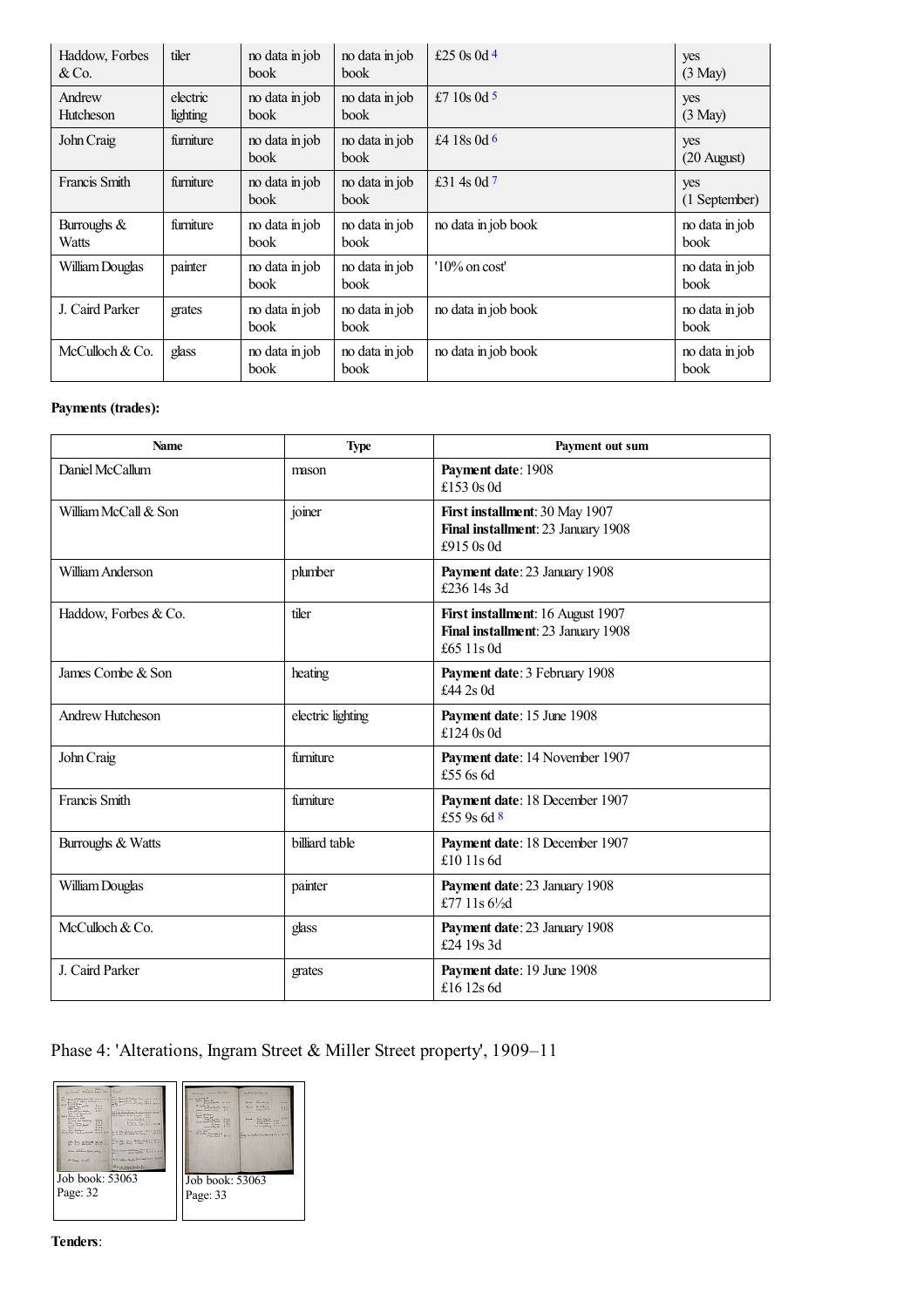<span id="page-10-4"></span><span id="page-10-3"></span><span id="page-10-2"></span><span id="page-10-1"></span><span id="page-10-0"></span>

| <b>Contractor</b>               | <b>Type</b>         | <b>Address</b>         | Date                   | Value                  | Accepted                            |
|---------------------------------|---------------------|------------------------|------------------------|------------------------|-------------------------------------|
| Daniel McCallum                 | mason               | no data in job<br>book | no data in job<br>book | £10 10s 0d             | yes<br>(7 May 1909)                 |
| James Grant                     | joiner              | no data in job<br>book | no data in job<br>book | £41 0s 0d 9            | yes<br>$(7$ May 1909)               |
| J. Caird Parker                 | ironwork & tile     | no data in job<br>book | no data in job<br>book | £30 $0s$ 0d $10$       | yes<br>(4 August 1909)              |
| Francis Smith                   | furniture           | no data in job<br>book | no data in job<br>book | £22 15s 0d 11          | yes<br>(14 September<br>1909)       |
| Francis Smith                   | Linoleum            | no data in job<br>book | no data in job<br>book | £14 6s 0d $12$         | yes<br>(1910)                       |
| Wylie & Lochhead                | carpets             | no data in job<br>book | no data in job<br>book | £22 4s 0d 13           | yes<br>$(3 \text{ March } 1905[?])$ |
| John Craig                      | furniture           | no data in job<br>book | no data in job<br>book | £13 2s 0d 14           | yes<br>(no data in job book)        |
| Andrew Hutcheson                | electric wiring     | no data in job<br>book | no data in job<br>book | no data in job<br>book | yes<br>(no data in job book)        |
| William Douglas                 | painting            | no data in job<br>book | no data in job<br>book | no data in job<br>book | yes<br>(no data in job book)        |
| Stephen Adam                    | glass lanterns      | no data in job<br>book | 1910                   | £3 17s 6d 15           | yes<br>(1910)                       |
| Andrew Hutcheson                | electric lighting   | no data in job<br>book | 1910                   | £14 2s 0d $16$         | yes<br>(1910)                       |
| Scottish Guild of<br>Handicraft | glass<br>decoration | no data in job<br>book | 1911                   | $£8$ 0s 0d             | yes<br>(1911)                       |

### <span id="page-10-7"></span><span id="page-10-6"></span><span id="page-10-5"></span>**Payments (trades):**

<span id="page-10-13"></span><span id="page-10-12"></span><span id="page-10-11"></span><span id="page-10-10"></span><span id="page-10-9"></span><span id="page-10-8"></span>

| <b>Name</b>                  | <b>Type</b>          | Payment out sum                                                                       |
|------------------------------|----------------------|---------------------------------------------------------------------------------------|
| Daniel McCallum              | mason                | Payment date: 10 November 1909<br>£10 15s 0d                                          |
| James Grant                  | joiner               | First installment: 27 August 1909<br>Final installment: 9 December 1909<br>£188 4s 4d |
| J. Caird Parker              | ironwork & tile      | Payment date: 26 March 1910<br>£33 1s 6d                                              |
| Francis Smith                | furniture & Linoleum | Payment date: 10 March 1910<br>£56 6s 0d 17                                           |
| Wylie & Lochhead             | carpet               | Payment date: 29 June 1910<br>£22.4s 0d 18                                            |
| John Craig                   | furniture            | Payment date: 31 January 1910<br>£24 17s 0d 19                                        |
| John Craig                   | furniture            | Payment date: 7 June 1910<br>£13 2s 0d 20                                             |
| <b>Andrew Hutcheson</b>      | electric wiring      | Payment date: 16 February 1910<br>$£30$ 0s 0d                                         |
| Andrew Hutcheson             | electric lighting    | Payment date: 7 June 1910<br>£31 9s 3d 21                                             |
| William Douglas              | painter              | Payment date: 10 March 1910<br>£64 17s 9d                                             |
| Stephen Adam                 | glass lanterns       | Payment date: no data in job book<br>£3 17s 6d                                        |
| <b>Andrew Hutcheson</b>      | electric lighting    | Payment date: no data in job book<br>£14 4s 0d 22                                     |
| Scottish Guild of Handicraft | glass decoration     | Payment date: 21 September 1911<br>£80s 0d                                            |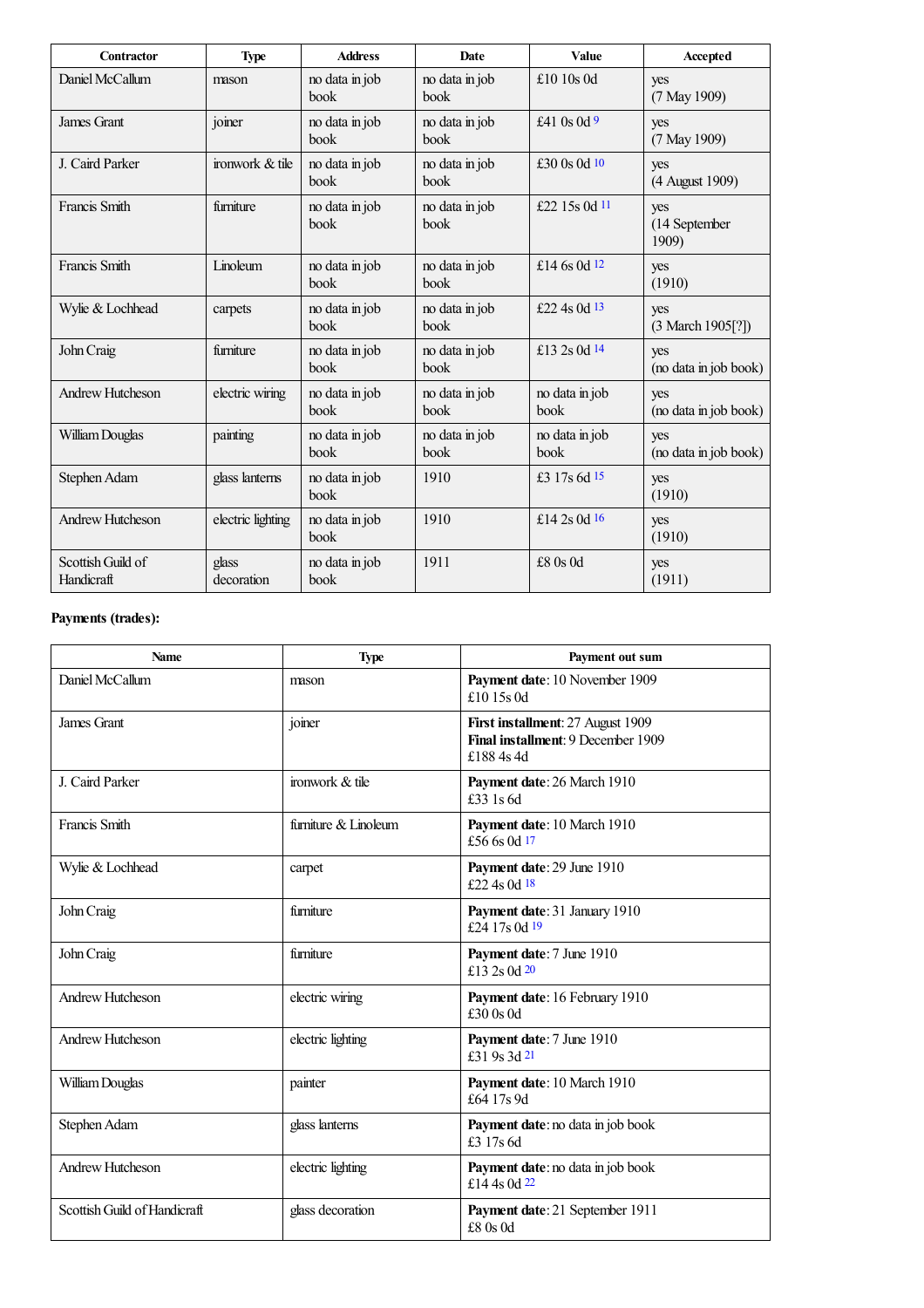### **Payments (suppliers):**

| Name          | Service        | Payment date | Payment sum |
|---------------|----------------|--------------|-------------|
| Miss Campbell | 'Bead Fringes' | 4 June 1910  | £26 12s 5d  |

### Phase 5: 'Blue Room', 1911



#### **Tenders**:

<span id="page-11-5"></span><span id="page-11-4"></span><span id="page-11-3"></span><span id="page-11-2"></span><span id="page-11-1"></span><span id="page-11-0"></span>

| Contractor              | Type                                 | <b>Address</b>      | Date | <b>Value</b>     | Accepted                     |
|-------------------------|--------------------------------------|---------------------|------|------------------|------------------------------|
| James Grant             | joiner                               | no data in job book | 1911 | £125 0s 0d $23$  | no                           |
| James Grant             | joiner                               | no data in job book | 1911 | £90 $0s$ 0d $24$ | yes<br>(no data in job book) |
| James Grant             | joiner                               | no data in job book | 1911 | £115 15s 0d $25$ | no                           |
| James Grant             | joiner                               | no data in job book | 1911 | £72 10s 0d $26$  | yes<br>(no data in job book) |
| Stephen Adam            | glazier                              | no data in job book | 1911 | £81 16s 0d 27    | yes<br>(no data in job book) |
| William Douglas         | painter                              | no data in job book | 1911 | £94 $0s$ 0d $28$ | yes<br>(no data in job book) |
| Haddow, Forbes & Co.    | tiler                                | no data in job book | 1911 | £7 $0s$ 0d 29    | yes<br>(no data in job book) |
| <b>Andrew Hutcheson</b> | electric lighting $&$ metal fittings | no data in job book | 1911 | £69 10s 0d 30    | yes<br>$(8$ May 1911)        |
| Francis Smith           | furniture & Linoleum                 | no data in job book | 1911 | £48 12s 0d 31    | yes<br>$(26$ June 1911)      |
| R. Smith $& Co.$        | iron                                 | no data in job book | 1911 | £15 8s 0d 32     | yes<br>(no data in job book) |

### <span id="page-11-9"></span><span id="page-11-8"></span><span id="page-11-7"></span><span id="page-11-6"></span>**Payments (trades):**

<span id="page-11-10"></span>

| <b>Name</b>          | <b>Type</b>   | Payment out sum                                                                                        |
|----------------------|---------------|--------------------------------------------------------------------------------------------------------|
| James Grant          | . .<br>joiner | Payment date: 19 September 1911<br>£92.3s $2d$ 33                                                      |
| Stephen Adam         | glazier       | <b>First installment: 29 June 1911</b><br><b>Final installment:</b> 14 August 1911<br>£81 16s 6d       |
| William Douglas      | painter       | <b>First installment: 11 October 1911</b><br><b>Final installment:</b> 26 October 1911<br>£102 $0s$ 9d |
| Haddow, Forbes & Co. | tiler         | Payment date: 19 July 1911<br>£5 10s $0d$                                                              |
| R. Smith $& Co.$     | ron           | Payment date: 14 August 1911<br>£15 $8s$ 0d                                                            |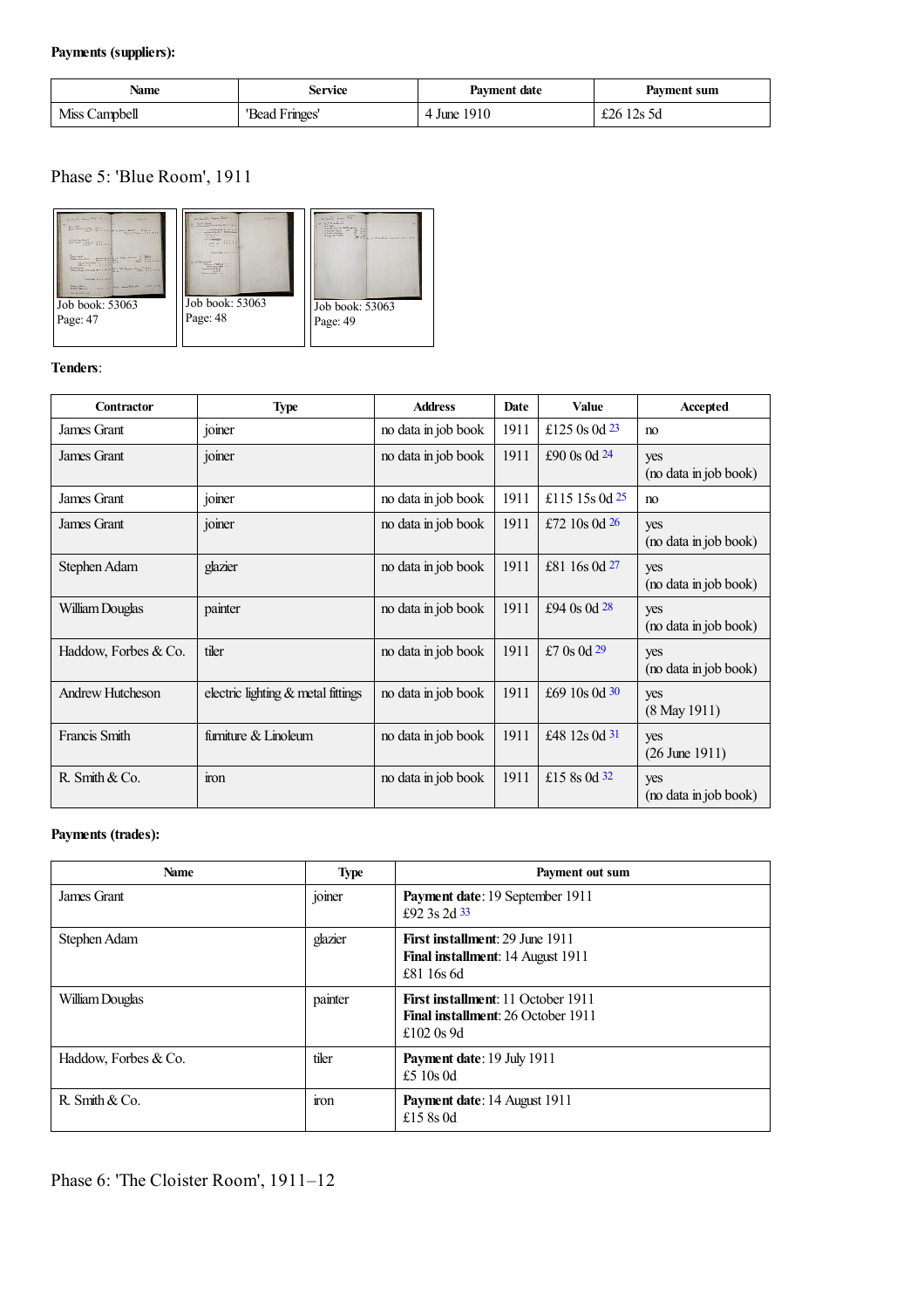

#### **Tenders**:

<span id="page-12-0"></span>

| Contractor          | <b>Type</b> | Address             | Date             | Value           | Accepted            |
|---------------------|-------------|---------------------|------------------|-----------------|---------------------|
| no data in job book | all work    | no data in job book | 27 December 1911 | £350 0s 0d $34$ | no data in job book |

#### **Payments (trades):**

| <b>Name</b>              | <b>Type</b>       | Payment out sum                       |
|--------------------------|-------------------|---------------------------------------|
| James Grant              | joiner            | Payment date: 1912<br>£95 $0s$ 0d     |
| <b>Andrew Hutcheson</b>  | electric lighting | Payment date: 1912<br>£99 8s 6d       |
| William Douglas          | painter           | Payment date: 1912<br>£54 3s 9d       |
| R. Smith $& Co.$         | fittings          | Payment date: 1912<br>£27 11s 9d $35$ |
| G. & J. Rae              | glass             | Payment date: 1912<br>£7 15s 0d $36$  |
| R. A. McGilvray & Ferris | plasterer         | Payment date: 1912<br>£45 $0s$ 0d     |
| 'Joiner Brown'           | ventilation       | Payment date: 1912<br>£5 18s 6d 37    |

#### <span id="page-12-3"></span><span id="page-12-2"></span><span id="page-12-1"></span>**Totalcost**: £334 17s 6d

## Documents



## Images

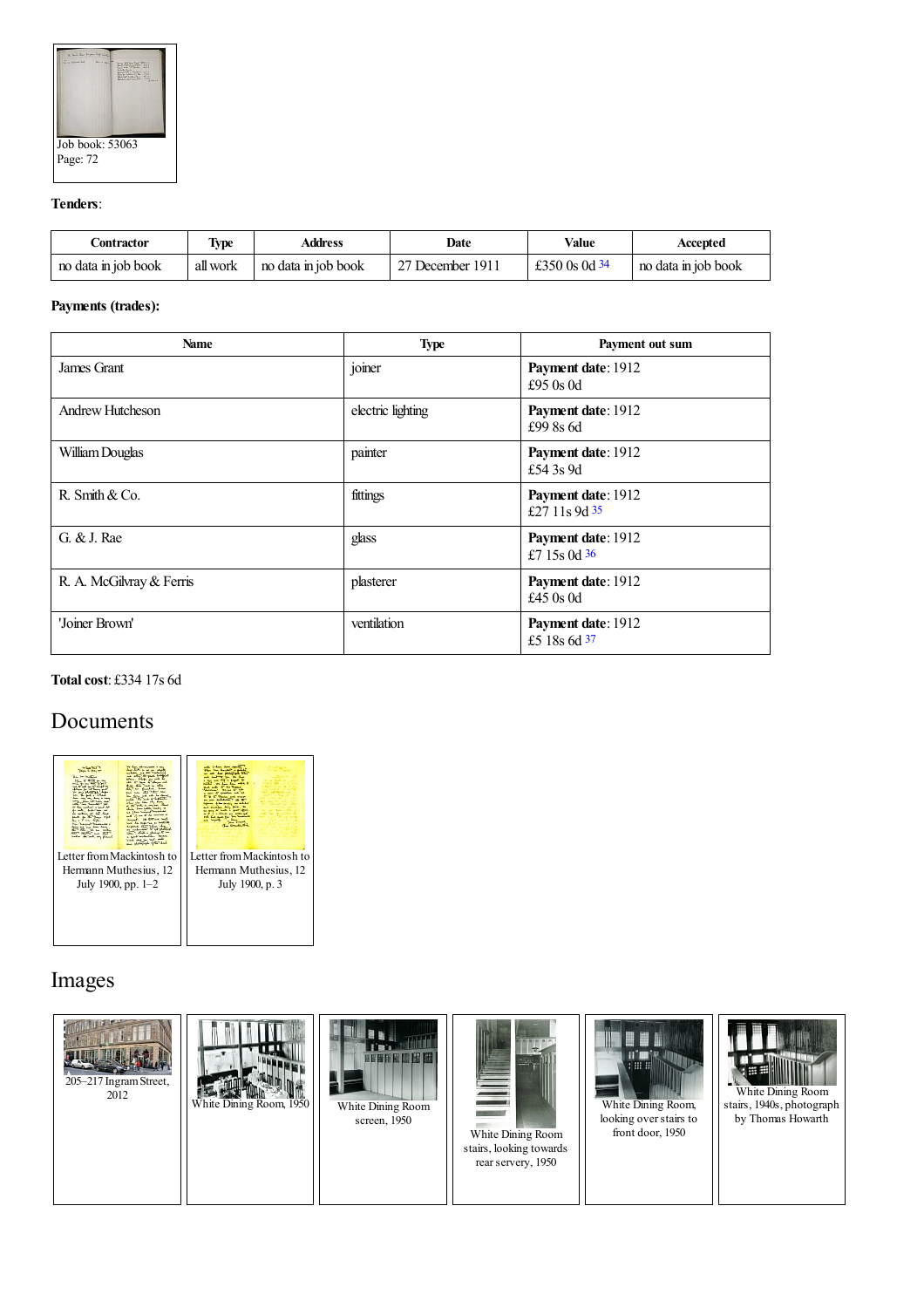| White Dining Room,<br>cashier's desk, Studio, 28,<br>1903, p. 286                   | White Dining Room<br>fireplace, 1970                                                        | I<br>SP<br>White Dining Room<br>balcony stained glass and<br>stencilling, 1971,<br>photograph by Eric<br>Thorburn | White Dining Room, W.<br>wall, 1971, photograph by<br>Eric Thorburn                             | White Dining Room, E.<br>wall, 1950                                       | Servery off White Dining<br>Room, 1971, photograph<br>by Eric Thorburn               |
|-------------------------------------------------------------------------------------|---------------------------------------------------------------------------------------------|-------------------------------------------------------------------------------------------------------------------|-------------------------------------------------------------------------------------------------|---------------------------------------------------------------------------|--------------------------------------------------------------------------------------|
| Ladies' rest room off<br>White Dining Room, 1971,<br>photograph by Eric<br>Thorburn | Ladies' rest room off<br>White Dining Room,<br>mirror, 1971, photograph<br>by Eric Thorburn | Basement stairs, 1971,<br>photograph by Eric<br>Thorburn                                                          | Basement smoking room,<br>1971, photograph by Eric<br>Thorburn                                  | Basement billiard room 1<br>fireplace, 1950                               | Cloister Room, between<br>1901 and 1911                                              |
| Servery E. of Cloister<br>Room, 1971, photograph<br>by Eric Thorburn                | Chinese Roomlargely<br>removed, 1971,<br>photograph by Eric<br>Thorburn                     | Oak Room, ground floor,<br>1970                                                                                   | Oak Room, looking S.,<br>1970                                                                   | Oak Room, looking N.,<br>1940s, photograph by<br>Thomas Howarth           | Oak Room, balcony<br>balustrade, 1940s,<br>photograph by Thomas<br>Howarth           |
| Oak Room stairs, 1970                                                               | Oak Room, basement<br>stairs, 1970                                                          | Oak Room, basement<br>lavatories, 1971,<br>photograph by Eric<br>Thorburn                                         | Basement billiard room 2,<br>N. wall, 1971, photograph<br>by Eric Thorburn                      | Basement billiard room 2,<br>S. wall, 1970                                | Basement billiard room 2,<br>S. wall detail, 1971,<br>photograph by Eric<br>Thorburn |
| Oval Room, looking E.,<br>1970                                                      | Oval Room, looking W.,<br>1970                                                              | Chinese Room, looking S.<br>1940s, photograph by<br>Thomas Howarth                                                | Chinese Room, looking<br>N., 1950                                                               | Chinese Room screens,<br>1940s, photograph by<br>Thomas Howarth           | Chinese Room, doorway<br>detail, 1971, photograph<br>by Eric Thorburn                |
| Cloister Room, 1940s,<br>photograph by Thomas<br>Howarth                            | Cloister Room, W. wall,<br>1950                                                             | Cloister Room, E. wall,<br>1950                                                                                   | Cloister Room, looking<br>through to Lunch Room<br>at 209, 1971, photograph<br>by Eric Thorburn | Axonometric of ground<br>floor, mezzanine and<br>basement levels, 1900-12 | Axonometric of ground<br>floor, mezzanine and<br>basement levels, 1900-1             |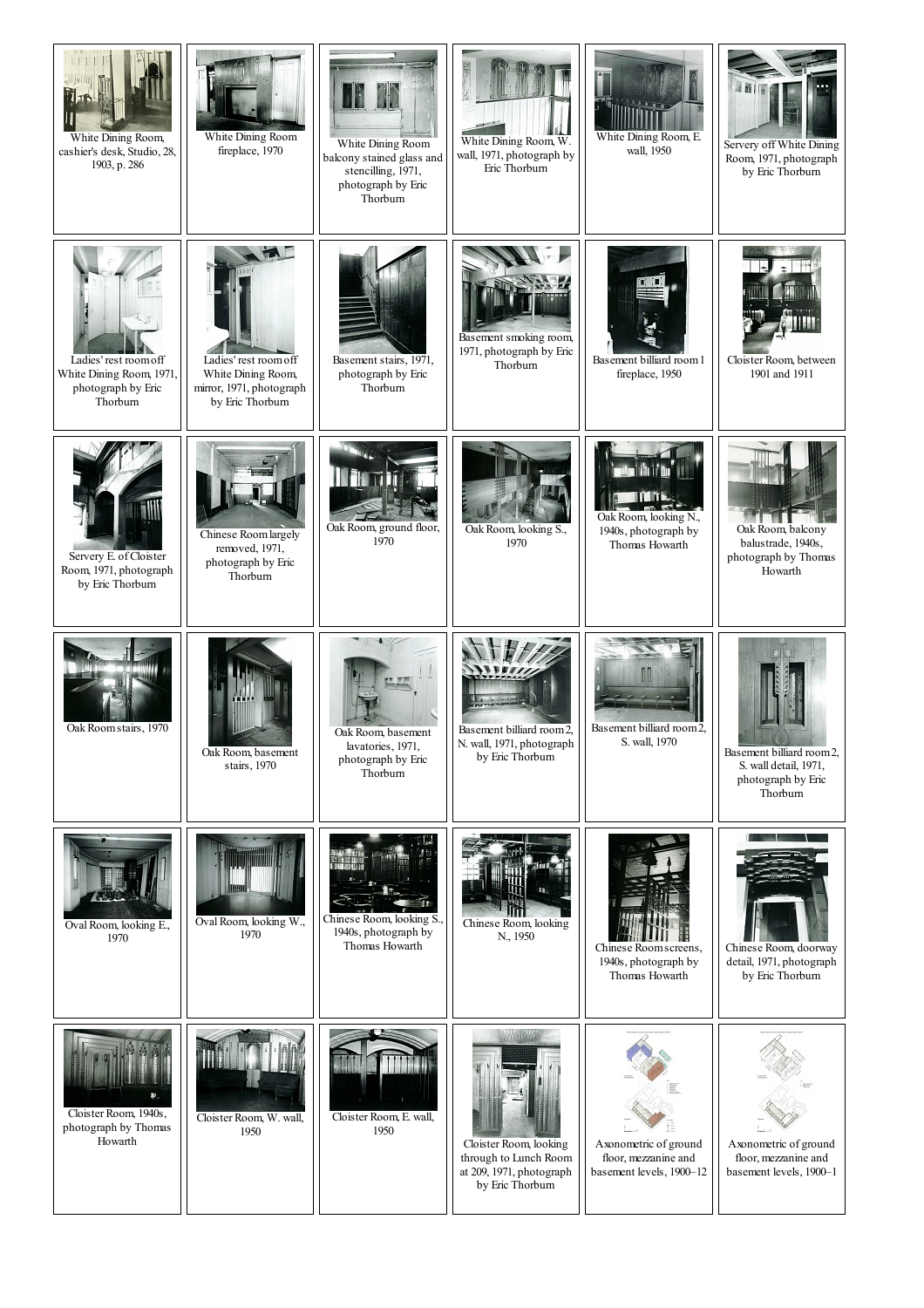

floor, mezzanine and basement levels, 1907–8



Ax[onometric](http://www.mackintosh-architecture.gla.ac.uk/catalogue/images/?filename=x239_008) of ground floor, mezzanine and basement levels, 1909–10



## Bibliography

#### Published

- *Glasgow's Hidden Treasure, Charles Rennie Mackintosh's Ingram Street Tea Rooms*, GlasgowMuseums, 2004
- Roger Billcliffe, *Charles Rennie Mackintosh: The Complete Furniture, Furniture Drawings and Interior Designs*, Moffat, Dumfriesshire:Cameron  $\bullet$ &Hollis, 4th edn, 2009, pp. 95–106; pp. 239–42; pp. 248–52; pp. 263–6
- Thomas Howarth, *Charles Rennie Mackintosh and the Modern Movement*, London:Routledge &Kegan Paul, 2nd edn, 1977, pp. 131–6; p. 151; p. 294
- Perilla Kinchin, *Tea and Taste: The Glasgow Tearooms 1875–1975*, Wendlebury, Oxon:White Cockade, 1991
- Perilla Kinchin, *Miss Cranston: Patron of Charles Rennie Mackintosh*, Edinburgh:NMS Publishing, 1999
- David Stark, *Charles Rennie Mackintosh and Co.*, Catrine, Ayrshire:Stenlake Publishing, 2004, pp. 183–7
- AlisonBrown, 'The Conservation and Restoration oftheIngramStreet Tea Rooms', *Charles Rennie Mackintosh Society Newsletter*, 83, Summer 2002, pp. 5–8
- Clare McGread, 'GlasgowSchool ofArtand the Campaign to SavetheIngramStreet Tea Rooms', *Charles Rennie Mackintosh Society Newsletter*, 73, Summer 1998, pp. 6–7
- J. M. Trushell, 'Miss Cranston's Tea Rooms:Cost Analyses', *Charles Rennie Mackintosh Society Newsletter*, 67, Summer 1995, pp. 3–4
- 'Studio Talk', *Studio*, 28, 1903, p. 286–8

#### Unpublished

- Hiroaki Kimura, 'Charles Rennie Mackintosh: Architectural Drawings Catalogue and Design Analytical Catalogue', University of Glasgow: unpublished PhD thesis, 1982, pp. 36–7, 141–4
- Berlin, Werkbundarchiv, Museum der Dinge: Hermann Muthesius Estate, letters from Mackintosh to Hermann Muthesius, 24 January 1900, 12 July 1900
- Glasgow City Archives Collection: Dean of Guild Court, Register of Inspections, D-OPW 25/2, p. 41

#### Notes:

<span id="page-14-0"></span>[1](#page-0-0): Berlin, Werkbundarchiv, Museum der Dinge: Hermann Muthesius Estate, letters from Mackintosh to Hermann Muthesius, 24 January 1900, 12 July 1900; GlasgowCityArchives Collection:Dean ofGuild Court plans, B4/12/1/7863; 'Studio Talk', *Studio*, 28, 1903, pp. 286–8.

<span id="page-14-1"></span>**[2](#page-0-1)**:This figureappears in therecords ofmeasurers Danskin&Purdie who werefrequently involved inMackintosh's work for Miss Cranston. J. M. Trushell, 'Miss Cranston's Tea Rooms:Cost Analyses', *Charles Rennie Mackintosh Society Newsletter*, 67, Summer 1995, p. 4.

<span id="page-14-2"></span>[3](#page-0-2): Roger Billcliffe, Charles Rennie Mackintosh: The Complete Furniture, Furniture Drawings and Interior Designs, Moffat, Dumfriesshire: Cameron &Hollis, 4th edn, 2009, pp. 97–8, 240.

<span id="page-14-3"></span>**[4](#page-0-3)**:*Bailie*, Wednesday 15 September 1886, p. 5; Perilla Kinchin, *Miss Cranston*, Edinburgh:NMS Publishing, 1999, p. 26.

- <span id="page-14-4"></span>**[5](#page-0-4)**:*Glasgow Post Of ice Directory*, 1889–90, p. 207.
- <span id="page-14-5"></span>**[6](#page-0-5)**:*Glasgow Post Of ice Directory*, 1895–6, p. 142.
- <span id="page-14-6"></span>**[7](#page-0-6)**:Berlin, Werkbundarchiv, Museumder Dinge:HermannMuthesius Estate, letter fromMackintosh to HermannMuthesius, 24 January 1900.
- <span id="page-14-7"></span>[8](#page-0-7): Glasgow City Archives Collection: Glasgow Dean of Guild Court, Register of Inspections, D-OPW 25/2, p. 41.
- <span id="page-14-8"></span>**[9](#page-0-8)**:GlasgowCityArchives Collection:GlasgowDean ofGuild Court, Register ofInspections, D-OPW 25/2, p. 41.
- <span id="page-14-9"></span>**[10](#page-0-9)**:J. M. Trushell, 'Miss Cranston's Tea Rooms:Cost Analyses' in*Charles Rennie Mackintosh Society Newsletter*, 67, Summer 1995, p. 4.
- <span id="page-14-10"></span>[11](#page-0-10): Berlin, Werkbundarchiv, Museum der Dinge: Hermann Muthesius Estate, letter from Mackintosh to Hermann Muthesius, 12 July 1900.
- <span id="page-14-11"></span>[12](#page-0-11): Vienna, Secession Archives: letter from Mackintosh to Franz Hancke, 5 October 1900, Inv. Nr. 25.3.1.6010.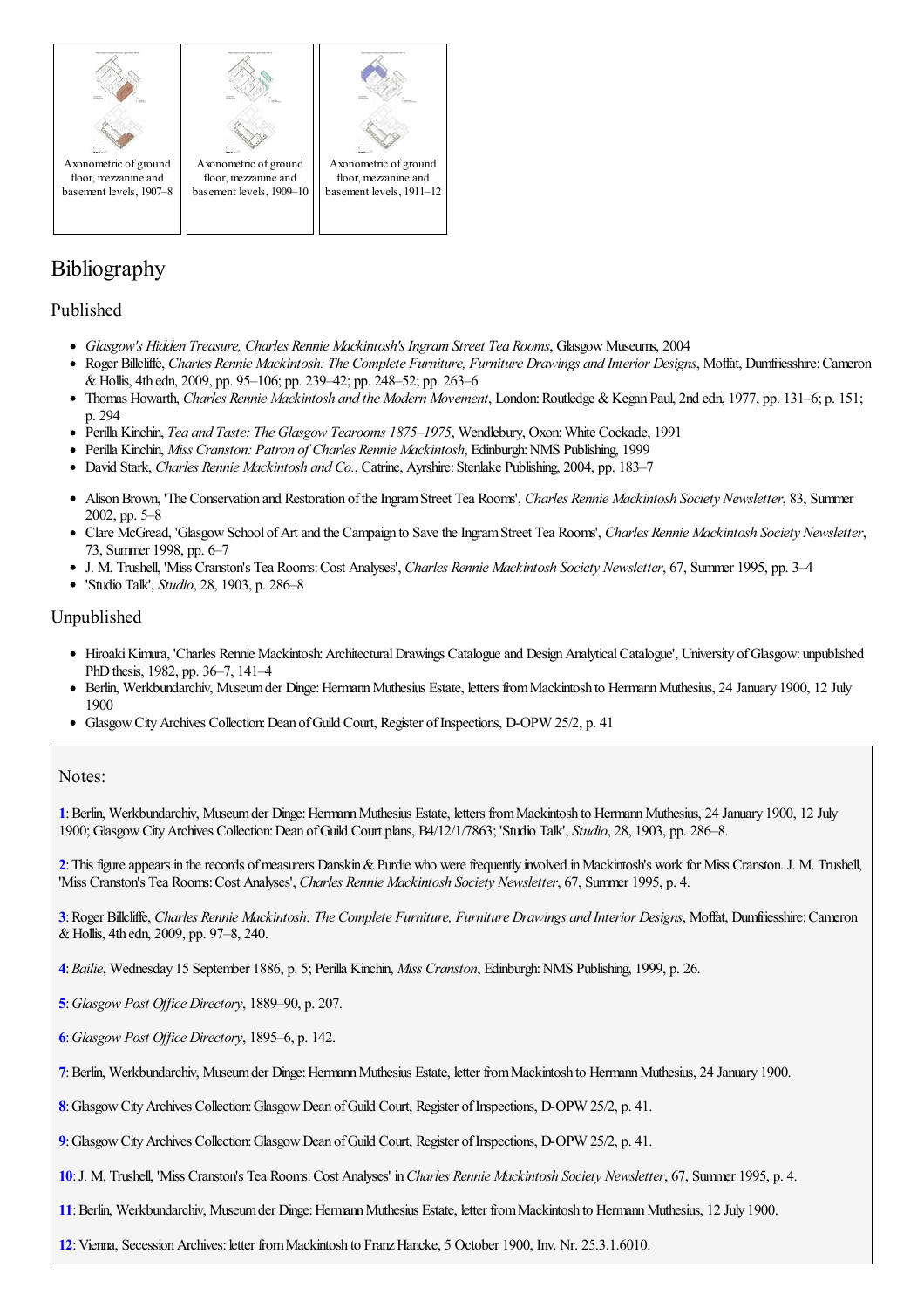<span id="page-15-0"></span>:GlasgowCityArchives Collection:GlasgowDean ofGuild Court, Register ofInspections, D-OPW 25/2, p. 41.

<span id="page-15-1"></span>:*Glasgow Post Of ice Directory* 1901–2, p. 160.

<span id="page-15-2"></span>: The Hunterian, University of Glasgow: Honeyman, Keppie & Mackintosh job book, GLAHA 53062, p. 59.

<span id="page-15-3"></span>: The Hunterian, University of Glasgow: Honeyman, Keppie & Mackintosh job book, GLAHA 53062, p. 59.

<span id="page-15-4"></span>: The Hunterian, University of Glasgow: Honeyman, Keppie & Mackintosh job book, GLAHA 53062, p. 131.

<span id="page-15-5"></span>:*Glasgow Post Of ice Directory*, 1901–2, p. 189.

<span id="page-15-6"></span>:The Hunterian, University ofGlasgow:JohnHoneyman&Keppiejob book, GLAHA53062, p. 131.

<span id="page-15-7"></span>: The Hunterian, University of Glasgow: Honeyman, Keppie & Mackintosh job book, GLAHA 53063, p. 32.

<span id="page-15-8"></span>: The Hunterian, University of Glasgow: Honeyman, Keppie & Mackintosh, GLAHA 53063, p. 32.

<span id="page-15-9"></span>: The Hunterian, University of Glasgow: Honeyman, Keppie & Mackintosh job book, GLAHA 53063, p. 48.

<span id="page-15-10"></span>: The Hunterian, University of Glasgow: Honeyman, Keppie & Mackintosh job book, GLAHA 53063, p. 47.

<span id="page-15-11"></span>: The Hunterian, University of Glasgow: Honeyman, Keppie & Mackintosh job book, GLAHA 53063, p. 72.

<span id="page-15-12"></span>: The Hunterian, University of Glasgow: Honeyman, Keppie & Mackintosh job book, GLAHA 53063, p. 72.

<span id="page-15-13"></span>:Perilla Kinchin, *Tea and Taste: The Glasgow Tearooms 1875–1975*, Wendlebury, Oxon:White Cockade, 1991, p. 83.

<span id="page-15-14"></span>: Roger Billcliffe, Charles Rennie Mackintosh: The Complete Furniture, Furniture Drawings and Interior Designs, Moffat, Dunfriesshire: Cameron &Hollis, 4th edn, 2009, p. 97.

<span id="page-15-15"></span>: Roger Billcliffe, Charles Rennie Mackintosh: The Complete Furniture, Furniture Drawings and Interior Designs, Moffat, Dumfriesshire: Cameron &Hollis, 4th edn, 2009, p. 97; 239; Clare McGread, 'GlasgowSchool ofArtand the Campaign to SavetheIngramStreet Tea Rooms' in*Charles Rennie Mackintosh Society Newsletter*, 73, Summer 1998, pp. 6–7.

<span id="page-15-16"></span>: Roger Billcliffe, Charles Rennie Mackintosh: The Complete Furniture, Furniture Drawings and Interior Designs, Moffat, Dumfriesshire: Cameron &Hollis, 4th edn, 2009, p. 97.

<span id="page-15-17"></span>: See for example, Glasgow City Archives Collection: Dean of Guild Plans B4/11/1971/135.

<span id="page-15-18"></span>: Roger Billcliffe, Charles Rennie Mackintosh: The Complete Furniture, Furniture Drawings and Interior Designs, Moffat, Dumfriesshire: Cameron &Hollis, 4th edn, 2009, p. 98.

<span id="page-15-19"></span>: Roger Billcliffe, Charles Rennie Mackintosh: The Complete Furniture, Furniture Drawings and Interior Designs, Moffat, Dumfriesshire: Cameron &Hollis, 4th edn, 2009, p. 98; AlisonBrown, 'The Conservation and Restoration oftheIngramStreet Tea Rooms', *Charles Rennie Mackintosh Society Newsletter*, 83, Summer 2002, pp. 5–8.

<span id="page-15-20"></span>: Roger Billcliffe, Charles Rennie Mackintosh: The Complete Furniture, Furniture Drawings and Interior Designs, Moffat, Dumfriesshire: Cameron &Hollis, 4th edn, 2009, p. 98; AlisonBrown, 'The Conservation and Restoration oftheIngramStreet Tea Rooms', *Charles Rennie Mackintosh Society Newsletter*, 83, Summer 2002, pp. 5–8.

<span id="page-15-21"></span>: Roger Billcliffe, Charles Rennie Mackintosh: The Complete Furniture, Furniture Drawings and Interior Designs, Moffat, Dumfriesshire: Cameron &Hollis, 4th edn, 2009, p. 98; AlisonBrown, 'The Conservation and Restoration oftheIngramStreet Tea Rooms', *Charles Rennie Mackintosh Society Newsletter*, 83, Summer 2002, pp. 5–8.

<span id="page-15-22"></span>:*Bailie*, Wednesday 15 September 1886, p. 5; Perilla Kinchin, *Miss Cranston*, Edinburgh:NMS Publishing, 1999, p. 26; ElizabethWilliamson, Anne Richesand MalcolmHiggs, *Buildings of Scotland: Glasgow*, London:Penguin, 1990, p. 183.

<span id="page-15-23"></span>:See, for instance, *Glasgow Post Of ice Directory*, 1898–9, p. 154; 1902–3, p. 160; 1906–7, p. 231; 1910–11, p. 188.

<span id="page-15-24"></span>:Perilla Kinchin, *Miss Cranston: Patron of Charles Rennie Mackintosh*, Edinburgh:NMS Publishing, 1999, p. 83.

<span id="page-15-25"></span>:Thomas Howarth, *Charles Rennie Mackintosh and the Modern Movement*, London:Routledge &Kegan Paul, 2nd edn, 1977, p. 131.

<span id="page-15-26"></span>: Photocopy of a manuscript copy by John Keppie of the 'Contract of Partnership between John Keppie, Architect, in Glasgow, of the first part, and Charles Rennie Mackintosh, Architect there of the second part', 10 October 1901. Supplied by Roger Billcliffe, 30 April 2012. Original untraced.

<span id="page-15-27"></span>:J. M. Trushell, 'Miss Cranston's Tea Rooms:Cost Analyses',*Charles Rennie Mackintosh Society Newsletter*, 67, Summer 1995, p. 4.

<span id="page-15-28"></span>: Roger Billcliffe, Charles Rennie Mackintosh: The Complete Furniture, Furniture Drawings and Interior Designs, Moffat, Dumfriesshire: Cameron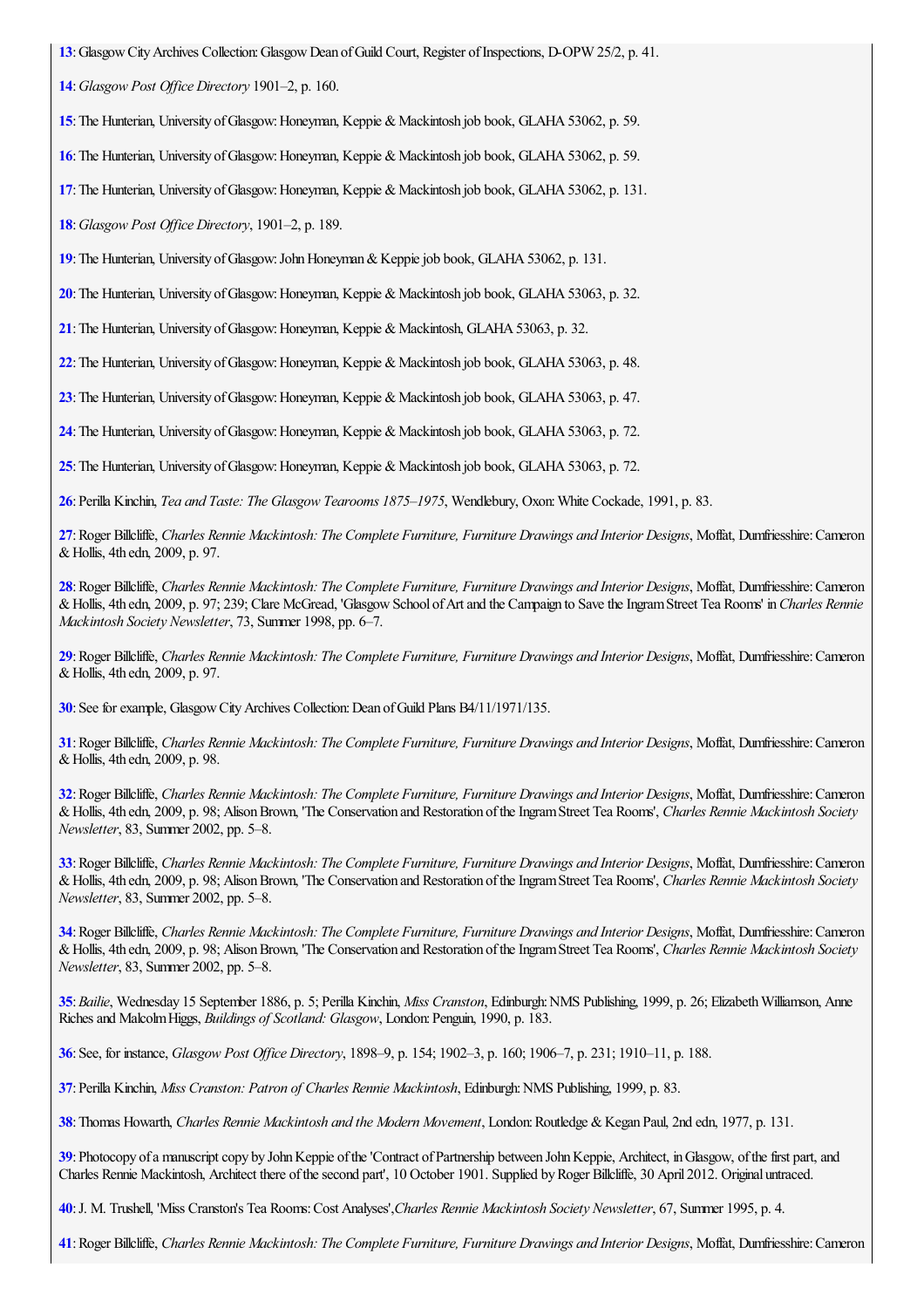&Hollis, 4th edn, 2009, pp. 95–106, 239–42, 248–52, 263–6.

<span id="page-16-0"></span>**[42](#page-2-7)**:Berlin, Werkbundarchiv, Museumder Dinge:HermannMuthesius Estate, letter fromMackintosh to HermannMuthesius, 24 January 1900.

<span id="page-16-1"></span>**[43](#page-2-8)**:GlasgowCityArchives Collection:GlasgowDean ofGuild Court, Register ofInspections, D-OPW 25/2, p. 41.

<span id="page-16-2"></span>**[44](#page-2-9)**: See inscription in the top left of block plan, Glasgow City Archives Collection: Glasgow Dean of Guild Court plans, B4/12/1/7863.

<span id="page-16-3"></span>[45](#page-2-10): Roger Billcliffe, Charles Rennie Mackintosh: The Complete Furniture, Furniture Drawings and Interior Designs, Moffat, Dumfriesshire: Cameron &Hollis, 4th edn, 2009, p. 95.

<span id="page-16-4"></span>[46](#page-3-0): Roger Billcliffe, Charles Rennie Mackintosh: The Complete Furniture, Furniture Drawings and Interior Designs, Moffat, Dumfriesshire: Cameron &Hollis, 4th edn, 2009, p. 100.

<span id="page-16-5"></span>**[47](#page-3-1)**: Berlin, Werkbundarchiv, Museum der Dinge: Hermann Muthesius Estate, letter from Mackintosh to Hermann Muthesius, 12 July 1900.

<span id="page-16-6"></span>[48](#page-3-2): Vienna, Secession Archive: Inv. Nr. 6010, letter from Mackintosh to Franz Hancke, 5 October 1900.

<span id="page-16-7"></span>**[49](#page-3-3)**:Adetailed account ofthe 1900–1 furniture, decoration and colour schemecan befound inRoger Billcliffe, *Charles Rennie Mackintosh: The Complete Furniture, Furniture Drawings and Interior Designs*, Moffat, Dumfriesshire:Cameron&Hollis, 4th edn, 2009, pp. 94–105; AlanCrawford, *Charles Rennie Mackintosh, London: Thames & Hudson, 1995, pp. 72–5.* 

<span id="page-16-8"></span>**[50](#page-3-4)**: The Hunterian, University of Glasgow: Honeyman, Keppie & Mackintosh job book, GLAHA 53063, p. 72.

<span id="page-16-9"></span>**[51](#page-4-0)**:J. M. Trushell, 'Miss Cranston's Tea Rooms:Cost Analyses',*Charles Rennie Mackintosh Society Newsletter*, 67, Summer 1995, pp. 3–4.

<span id="page-16-10"></span>**[52](#page-4-1)**: The earliest tenders recorded in the job book for this phase of work in the job book are dated January 1907.

<span id="page-16-11"></span>[53](#page-4-2): Roger Billcliffe, Charles Rennie Mackintosh: The Complete Furniture, Furniture Drawings and Interior Designs, Moffat, Dumfriesshire: Cameron &Hollis, 4th edn, 2009, pp. 239–40.

<span id="page-16-12"></span>[54](#page-4-3): Roger Billcliffe, Charles Rennie Mackintosh: The Complete Furniture, Furniture Drawings and Interior Designs, Moffat, Dumfriesshire: Cameron &Hollis, 4th edn, 2009, pp. 239–40.

<span id="page-16-13"></span>[55](#page-5-0): Roger Billcliffe, Charles Rennie Mackintosh: The Complete Furniture, Furniture Drawings and Interior Designs, Moffat, Dumfriesshire: Cameron &Hollis, 4th edn, 2009, pp. 249–50.

<span id="page-16-14"></span>**[56](#page-5-1)**: This may of course simply have been a reference to the drinking of China tea in this room, but presumably it was not served exclusively in this one room. The drawing of the curtain was included in a sale at Christie's, London on 11 Feburary 1994, of items from Howarth's collection. He had acquired the drawing from Herbert Smith, son of Francis Smith, whose firm made a large proportion of the Ingram Street furniture. Roger Billcliffe, *Charles Rennie Mackintosh: The Complete Furniture, Furniture Drawings and Interior Designs*, Moffat, Dumfriesshire:Cameron&Hollis, 4th edn, 2009, pp. 264– 5.

<span id="page-16-15"></span>**[57](#page-5-2)**:AlisonBrown, 'The Conservation and Restoration oftheIngramStreet Tea Rooms', *Charles Rennie Mackintosh Society Newsletter*, 83, Summer 2002, p. 8; Roger Billcliffe, *Charles Rennie Mackintosh: The Complete Furniture, Furniture Drawings and Interior Designs*, Moffat, Dumfriesshire: Cameron & Hollis, 4th edn, 2009, p. 265.

<span id="page-16-16"></span>**[58](#page-5-3)**:AlisonBrown, 'The Conservation and Restoration oftheIngramStreet Tea Rooms', *Charles Rennie Mackintosh Society Newsletter*, 83, Summer 2002, pp. 7–8.

<span id="page-16-17"></span>[59](#page-5-4): Roger Billcliffe, Charles Rennie Mackintosh: The Complete Furniture, Furniture Drawings and Interior Designs, Moffat, Dumfriesshire: Cameron &Hollis, 4th edn, 2009, p. 263.

<span id="page-16-18"></span>[60](#page-6-0): Roger Billcliffe, Charles Rennie Mackintosh: The Complete Furniture, Furniture Drawings and Interior Designs, Moffat, Dumfriesshire: Cameron &Hollis, 4th edn, 2009, p. 100.

<span id="page-16-19"></span>[61](#page-6-1): Roger Billcliffe, Charles Rennie Mackintosh: The Complete Furniture, Furniture Drawings and Interior Designs, Moffat, Dumfriesshire: Cameron &Hollis, 4th edn, 2009, pp. 265–6; AlisonBrown, 'The Conservation and Restoration oftheIngramStreet Tea Rooms', *Charles Rennie Mackintosh Society Newsletter*, 83, Summer 2002, pp. 8–9.

<span id="page-16-20"></span>**[62](#page-6-2)**:AlanCrawford, *Charles Rennie Mackintosh*, London:Thames &Hudson, 1995, p. 158; for the Kunstschau 1908, see, forexample, *Deutsche Kunst und Dekoration*, 23, 1908–9, pp. 33–61.

<span id="page-16-21"></span>**[63](#page-6-3)**:'Studio Talk', *Studio*, 28, February–May 1903, pp. 286–8.

<span id="page-16-22"></span>**[64](#page-6-4)**:*Neues Wiener Tagblatt*, 3 November 1900, p. 6.

<span id="page-16-23"></span>**[65](#page-6-5)**:Perilla Kinchin, *Miss Cranston: Patron of Charles Rennie Mackintosh*, Edinburgh:NMS Publishing, 1999, pp. 83–5.

<span id="page-16-24"></span>**[66](#page-6-6)**:Clare McGread, 'GlasgowSchool ofArtand the Campaign to SavetheIngramStreet Tea Rooms', *Charles Rennie Mackintosh Society Newsletter*,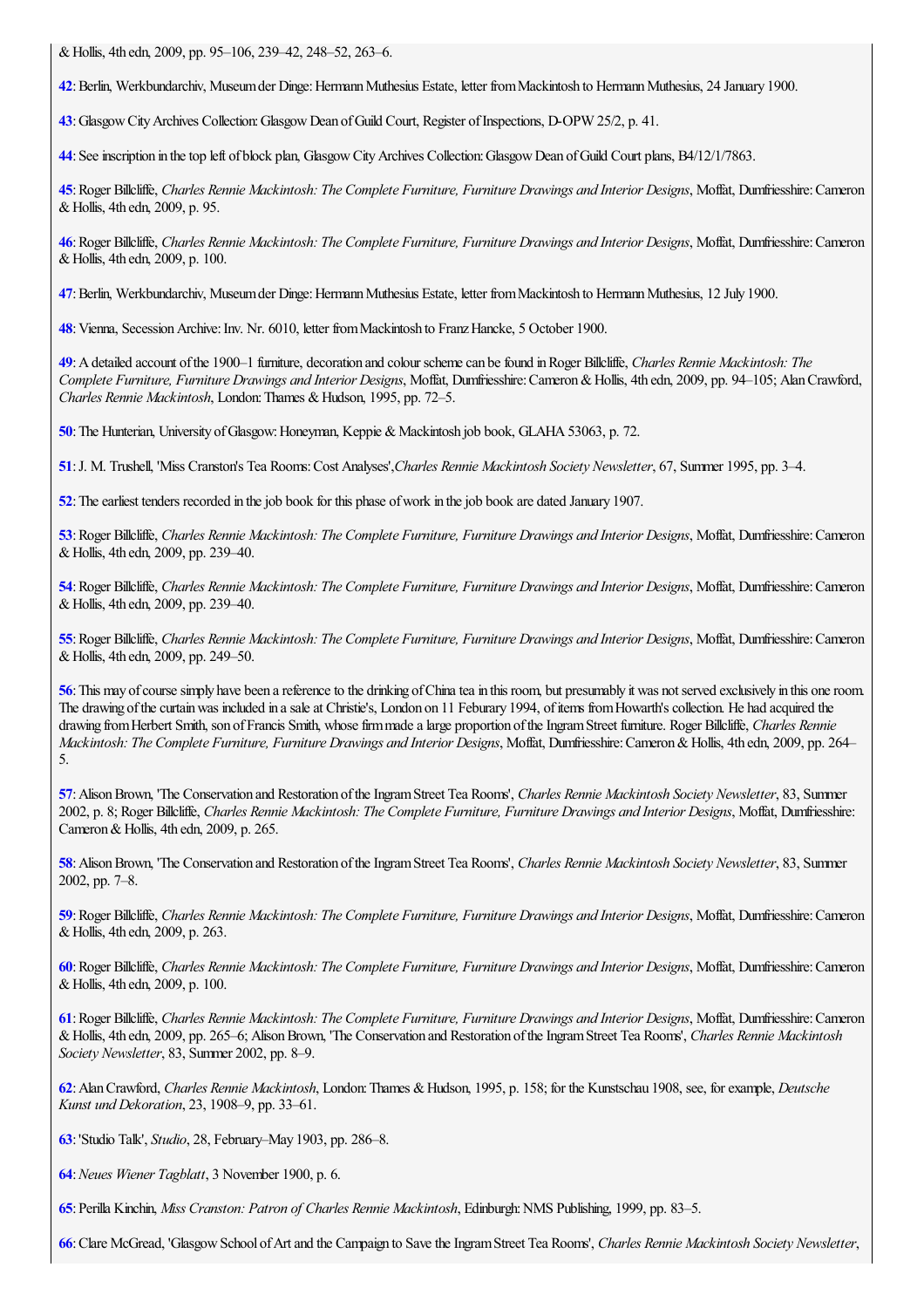73, Summer 1998, pp. 6–7; University ofGlasgowLibrary, SpecialCollections: drawings foralterations to Cooper's Tea Rooms, IngramStreet, MS Hislop, 99/1–15.

<span id="page-17-0"></span>: Roger Billcliffe, Charles Rennie Mackintosh: The Complete Furniture, Furniture Drawings and Interior Designs, Moffat, Dumfriesshire: Cameron &Hollis, 4th edn, 2009, pp. 97–8, 240; Historic Scotland, listed building report 32763, www.historic-scotland.gov.uk [accessed 6 February 2013]. The drawings by Keppie, Henderson & Partners of January 1971 and photographs resulting from the survey are now (2012) in the collections of Glasgow Museums. Additional information supplied by Roger Billcliffe, 6 February 2013.

<span id="page-17-1"></span>: Roger Billcliffe, Charles Rennie Mackintosh: The Complete Furniture, Furniture Drawings and Interior Designs, Moffat, Dumfriesshire: Cameron & Hollis, 4th edn, 2009, pp. 97–8; additional information supplied by Alison Brown, curator, Glasgow Museums, 24 June 2013.

<span id="page-17-2"></span>: Roger Billcliffe, Charles Rennie Mackintosh: The Complete Furniture, Furniture Drawings and Interior Designs, Moffat, Dumfriesshire: Cameron &Hollis, 4th edn, 2009, p. 98; AlisonBrown, 'The Conservation and Restoration oftheIngramStreet Tea Rooms', *Charles Rennie Mackintosh Society Newsletter*, 83, Summer 2002, p. 6; additional information supplied by Alison Brown, curator, Glasgow Museums, 24 June 2013.

<span id="page-17-3"></span>: Roger Billcliffe, Charles Rennie Mackintosh: The Complete Furniture, Furniture Drawings and Interior Designs, Moffat, Dumfriesshire: Cameron &Hollis, 4th edn, 2009, p. 98; AlisonBrown, 'The Conservation and Restoration oftheIngramStreet Tea Rooms', *Charles Rennie Mackintosh Society Newsletter*, 83, Summer 2002, p. 6; additional information supplied by Alison Brown, curator, Glasgow Museums, 24 June 2013.

- <span id="page-17-4"></span>:For 2 four-light pendants.
- <span id="page-17-5"></span>:'Girders included in Joiner Schedule'.
- <span id="page-17-6"></span>: For 'mens Lavy'.
- <span id="page-17-7"></span>: For 'Ladies Lavy'.
- <span id="page-17-8"></span>: Includes '60 Electric Globes 2/6'.
- <span id="page-17-9"></span>:For '4 tables 24"at 16/6' and '2 tables 20"at 16/ '.
- <span id="page-17-10"></span>:For '16 stools @ 10/6' and '16 chairs @ 28/6'.
- <span id="page-17-11"></span>: For 21 tables; curtain rods; oak sideboard; 16 stools; 16 armchairs.
- <span id="page-17-12"></span>: For altering windows.
- <span id="page-17-13"></span>: For 2 items described as 'Wrought Iron Interior' and gold mosaic. Tiles and cement extra'.
- <span id="page-17-14"></span>:For '2 Couches inOak finished withCorduroy'; '2 EasyChairs'; 'Circular WritingDesk'; 'Square WritingDesk'.
- <span id="page-17-15"></span>:GreyLinoleumspecified.
- <span id="page-17-16"></span>: For two carpets.
- <span id="page-17-17"></span>: For '28 chairs @ 17/9 each' and six tables. Total for chairs not entered.
- <span id="page-17-18"></span>: For five glass lanterns.
- <span id="page-17-19"></span>: For six lanterns, two screens and 'wiring & fitting up'.
- <span id="page-17-20"></span>: For two couches; two chairs; circular writing desk; two square writing desks; 'Grey Linoleum on floors'.
- <span id="page-17-21"></span>: For two carpets.
- <span id="page-17-22"></span>: For 28 chairs at 17s 9d each.
- <span id="page-17-23"></span>: For six tables.
- <span id="page-17-24"></span>: For 'shades & fittings'.
- <span id="page-17-25"></span>: For two metal screens, 'wiring & fitting up'.
- <span id="page-17-26"></span>: For work in mahogany.
- <span id="page-17-27"></span>: For work in kauri.
- <span id="page-17-28"></span>: For 'outside sign boards etc' in mahogany.
- <span id="page-17-29"></span>: For 'outside sign boards etc' in kauri.